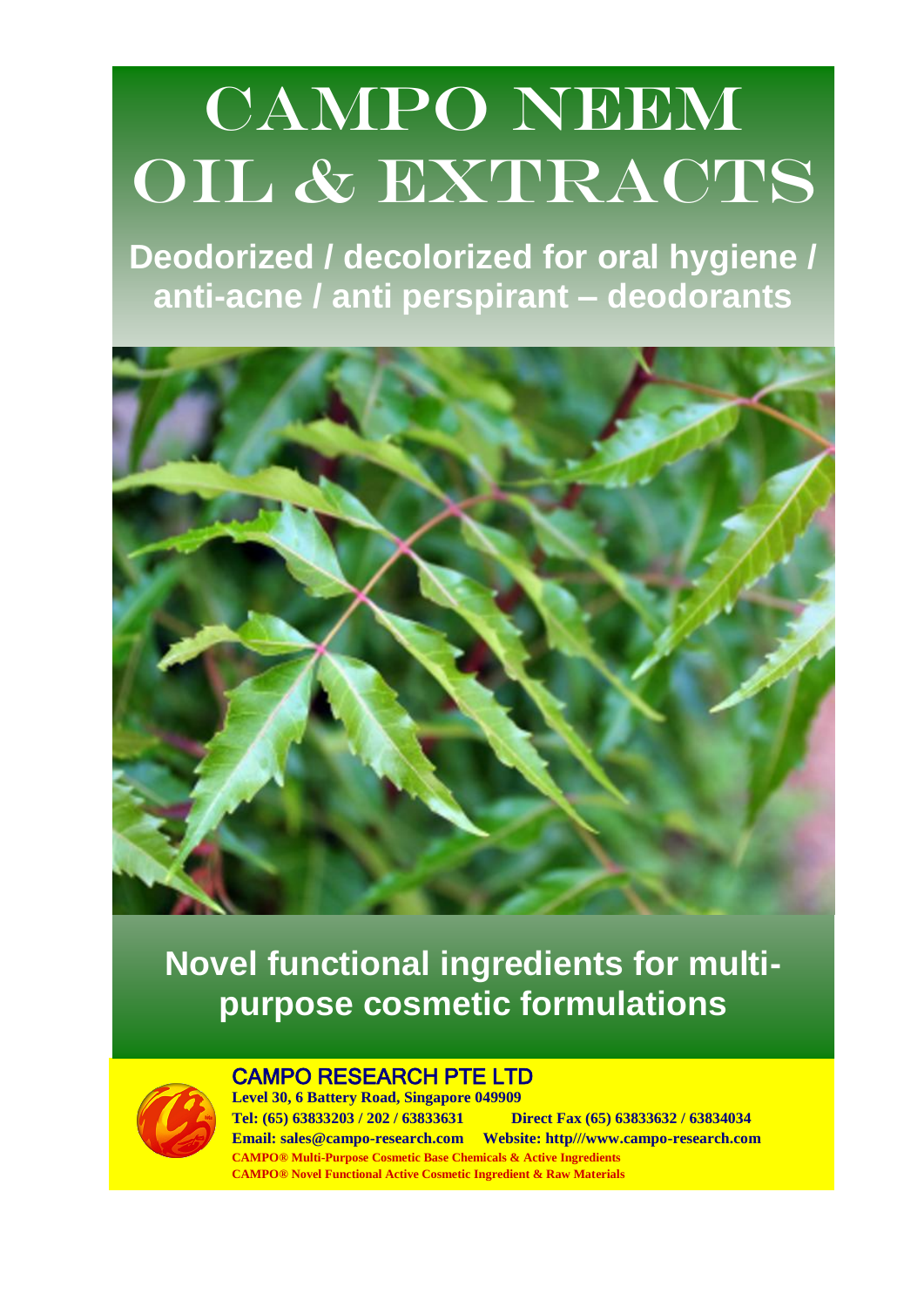# **CAMPO NEEM OILS & EXTRACTS**

# **Deodorized / Decolorized for Oral hygiene/ Anti-acne/ Anti perspirant – Deodorants**

Neem Leaf Total Extract Fraction C **(vegetable cortisone powder)**

Neem Vegetal Corti-Like **(vegetal cortisone liquid)**

# **NEEM LEAF**

# **Novel Functional Ingredients for Cosmetic Formulations**



Campo CD Version 3.7.6ri **updated** © US Library of Congress, Washington D.C 1989-2017 © 23rd Jan 2017, from 1989, 1990, 1991, 1992,1993,1994,1995,1996, 1997, 1998, 1999, 2000, 2001, 2002, 2003, 2004, 2005, 2006, 2007, 2008, 2009, 2010, 2011, 2012, 2013, 2014, 2015, 2016, 2017 © Campo Research All rights reserved. © US Library of Congress, Washington D.C 1989-2017 ©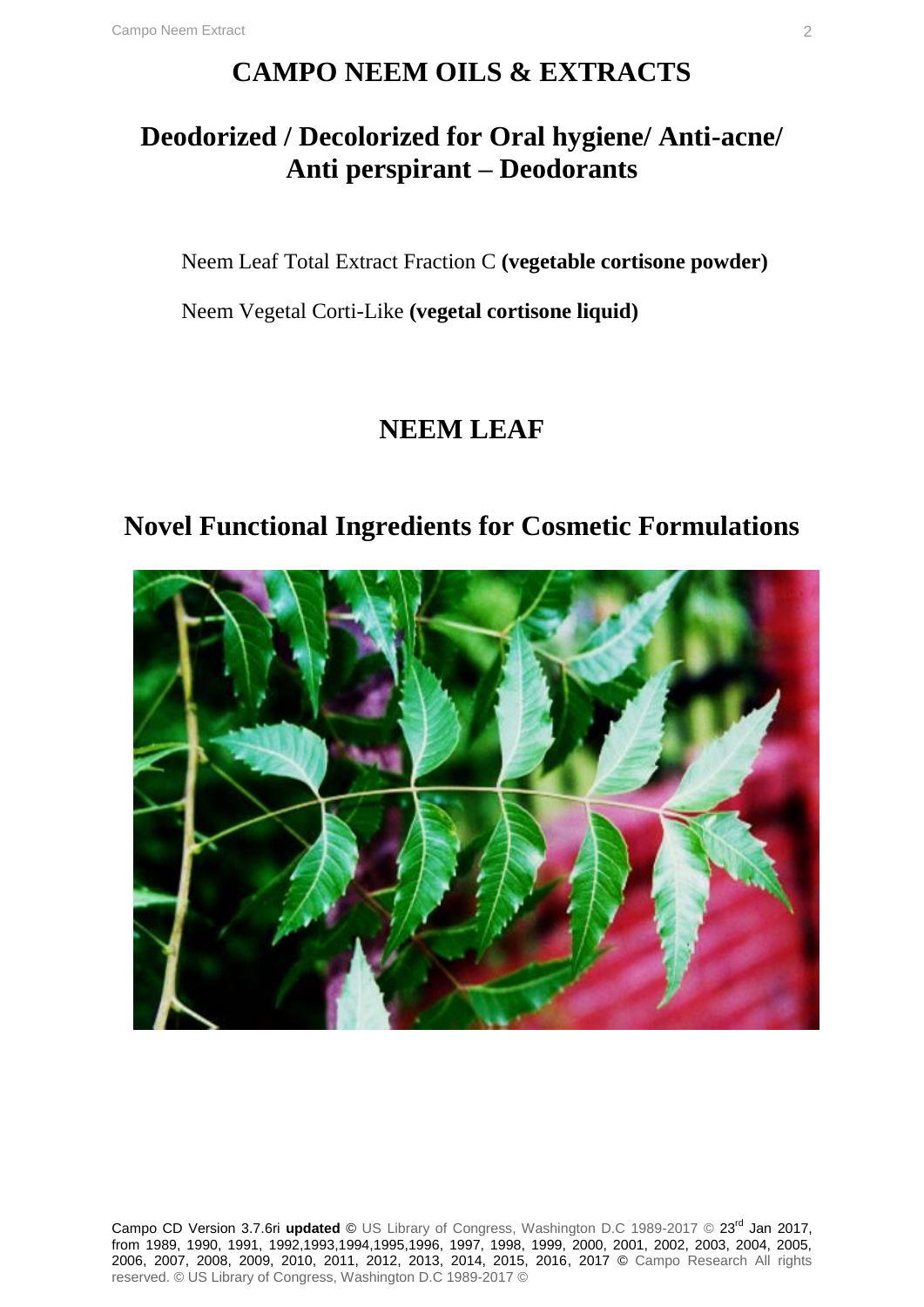### **Neem: Ancient Herb from India**

*Extracted from the bark and leaves of a hardy umbrella-shaped tree, neem can kill infectious bacteria and reduce inflammation and fever.*

The neem tree is known in India as "the village pharmacy." For more than 4,500 years, traditional healers have used the bark, seeds, leaves, fruit, gum and oils for dozens of internal and external medical treatments. The most common historical uses of neem were for treatment of skin diseases, inflammation and fevers. Modern research confirms many of the traditional benefits and has revealed new ones.

Neem has demonstrated antibacterial and anti-inflammatory effects as well as benefits for those suffering from diabetes and cardiovascular disorders. One of the most intensively studied effects of neem is as an insecticide. Few people of the United States are aware of this versatile tree and its fascinating story.

Neem is a member of the mahogany family and is a hardy, fast-growing evergreen tree. It has a straight trunk, long spreading branches, grows to a height of 50 feet or more and up to 30 feet wide. These stately umbrella-shaped trees have fragrant white flowers about one-half inch across and may live for more than 200 years. While native to India, neem grows in many Asian countries, throughout arid zones of Africa and has been planted in tropical areas of the Western world as well. It thrives in poor soil and has deep roots that allow it to withstand long periods of drought.

Many of the historical and modern day uses of neem and neem oil have been to treat external skin conditions. It's little surprise that when scientists began looking at neem, they found potent antimicrobial activity. Researchers reported the antibacterial effects of the oil from the neem seed against a variety of pathogens (Indian Journal of Medical Research, 1986, vol. 84), and earlier research indicated that a water extract of neem leaves is effective against viruses (Indian Journal of Medical Research, 1969, vol. 57).

Research on the dermatological effects of neem include successful treatment of ringworm and scabies, according to a study from King George's Medical College in Lucknow, India (New Delhi Evening News, Jan. 29, 1985). Another study showed that a 10 percent extract of the leaves prevented viral skin infection in rabbits and monkeys. Leaf extracts also cured acute eczema and scabies (Antiseptic, 1979, vol. 76).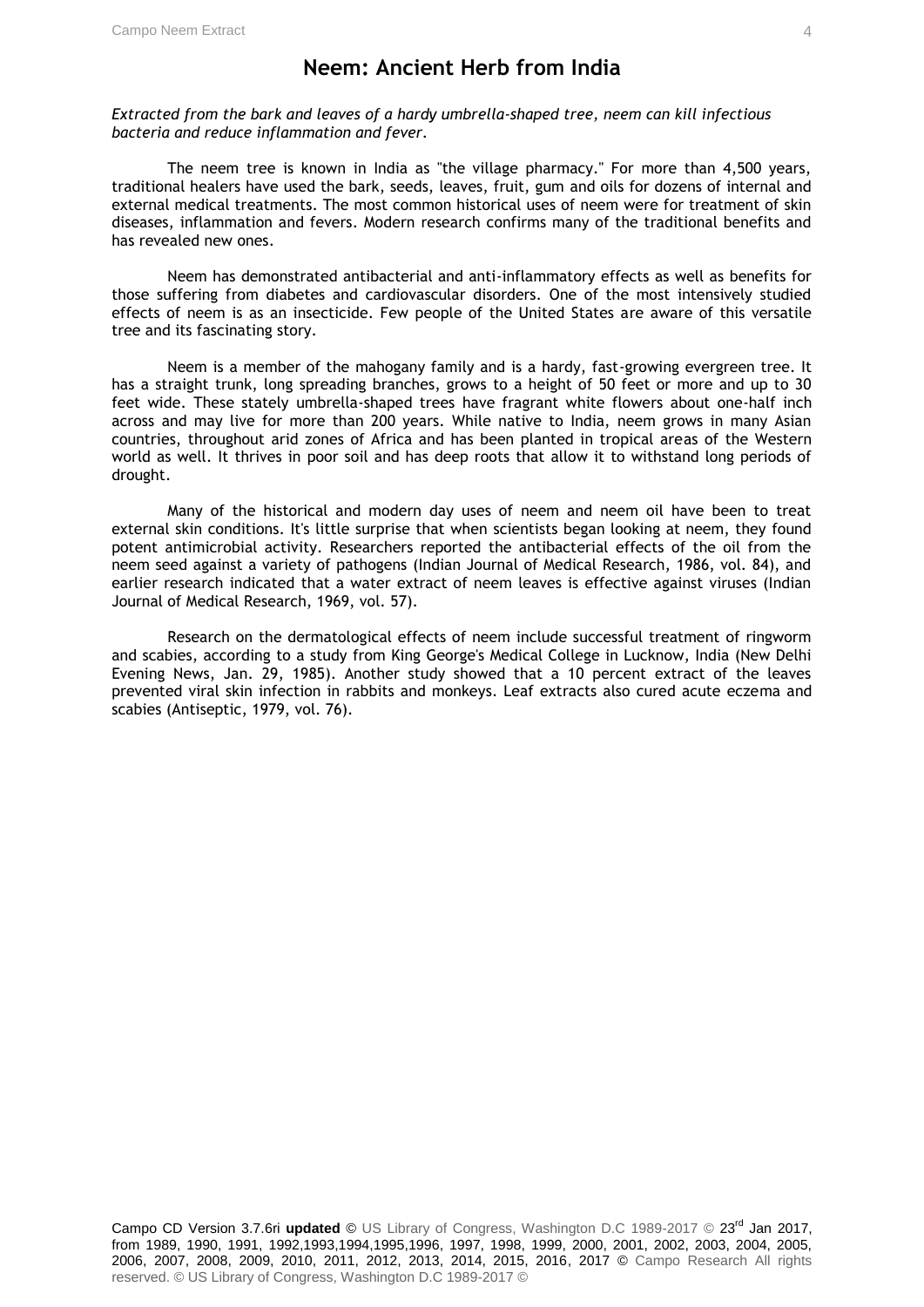## **Anti-Inflammatory Effects**

Neem has been used for treating rheumatism and arthritis as well as other inflammatory conditions. Numerous research studies have confirmed the herb's anti-inflammatory effects including a 1981 study showing anti-inflammatory and antipyretic (fever-reducing) properties of neem when administered orally. In the same year, Indian researchers reported anti-arthritic and anti-inflammatory actions of one of the components of neem called nimbidin (Planta Medica, 1981, vol. 43).

Neem's anti-inflammatory actions show different types of activity against acute and chronic inflammation. Neem's strong inhibition of immediate or acute inflammation suggests it prevent the release of inflammation-inducing neurochemicals including prostaglandins. In fact, one 1977 study showed neem extract to be more effective than aspirin in inhibiting prostaglandin's (Journal of the West African Science Association, 1977, vol. 22).

This same aspirin-like result may be involved in the fever-reducing effect of neem, documented by some of the same studies, which showed an extract of leaf and bark administered orally could reduce fevers (Journal of Ethnopharmacology, 1985, vol. 14).

One of the more common fevers in India and throughout the tropics is malaria. Research shows neem is toxic to malaria parasites and that it can reduce fevers in malaria sufferers. Both water- and alcohol-based neem leaf extracts were confirmed effective against the parasite P. falciparum (Southeast Asian Journal of Tropical Medicine and Public Health, 1985, vol. 16). Though neem might be effective against malaria parasites, it hasn't been shown to prevent malaria infection in the body. Neem has also demonstrated some cardiovascular benefits. Studies showed a "profound and dose dependent" effect in reducing blood pressure and also in reducing arrhythmia, or irregular heartbeats (Journal of Pharmaceutical Sciences, 1978, vol. 67). The versatile herb may also favorably affect the health of diabetics. In a limited 1973 clinical trial, neem enabled diabetic patients to reduce their dosage of insulin by up to 30 to 50 percent without significant rise in blood sugar (Medicine and Surgery, 1973, vol. 13). Further research showed that oral use of leaf extracts reduced blood sugar in rabbits, rats and guinea pigs (Journal of Pharmacy and Pharmacology, 1974, vol. 26, suppl. 111).

**Neem's Insecticidal Use** Neem oil is effective against insects in many ways. It's apparently so distasteful that most insects won't eat a plant treated with it, but if they do, a deadly effect occurs. Neem, harmless to humans, disrupts insect hormones, preventing the bugs from shedding their outgrown skins. The insects are thus prevented from growing and eventually die. Neem is effective against at least 200 insects and requires no sophisticated extraction or preparation equipment. Use of neem itself is bound to increase as both its medicinal and insecticidal benefits become more widely known.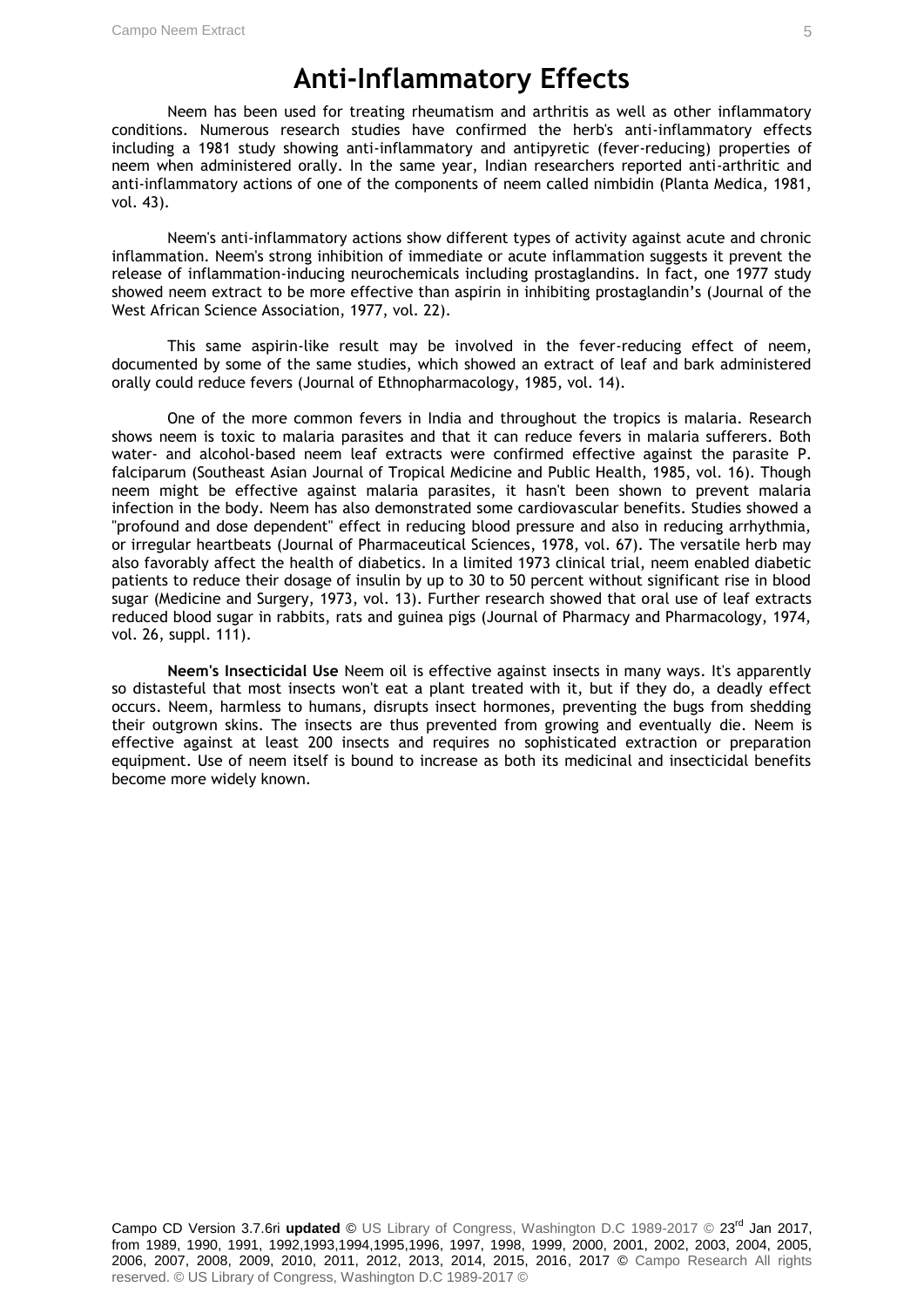# **CAMPO NEEM EXTRACTS**

### **(REGULAR, DE-COLORIZED, & DE-ODOURIZED EXTRACT VERSIONS)**

# *A Tree for Solving Global Problems - AN INTRODUCTION TO THE COSMETIC INDUSTRY*

(Excerpted from: Report of an Ad Hoc Panel of the Board on Science and Technology for International Development - National Research Council-USA)

# *Neem Tree, Botanical Name: - Azadirachta indica A. Juss.*

### **Neem...An Ancient Cure for a Modern World**

For thousands of years humans have sought to fortify their health and cure various ills with herbal remedies. Throughout this time, the search for a true panacea or cure - all has been undertaken by virtually every civilization. While hundreds of substances have been tried and tested, few have withstood modern scientific scrutiny. Perhaps no other botanical meets the true definition of a panacea than neem, a tropical evergreen native to India. Every part of this fascinating plant has been used to treat hundreds of different maladies from ancient to modern times. While it is still revered in India for its superior healing properties, recent investigation has dramatically increased worldwide interest in neem and the many products now manufactured with this miraculous herb.

While legendary herbs such as ginseng are far better known, comprehensive research has proven that neem has a far wider array of uses than any other herb. The first recorded use of neem is attributed to the ancient East Indian Tamil Dravidian Harappa culture.

Which added the plant to dozens of health and beauty aids 18,500 years ago. The centuries-old healing system, earlier Siddha and much younger Ayurvedic Medicine have utilized these timeless neem formulations as a mainstay of the Siddha and Ayurvedic pharmacy. Medicinal attributes of neem were extolled in the oldest Tamil Siddha and later Sanskrit writings. Neem has been continuously referred to as the "village pharmacy" due to its incredible array of healing properties. Its usefulness as a natural non -toxic insecticide, among other fascinating properties, further increases its phenomenal applications.

Some Westerners are familiar with neem as a culinary spice, while other shelf purchased neem - based toothpastes sold in health food stores. This is only the beginning of the neem story in North America. Consumers can soon expect to find a complete selection of products containing neem such as cremes,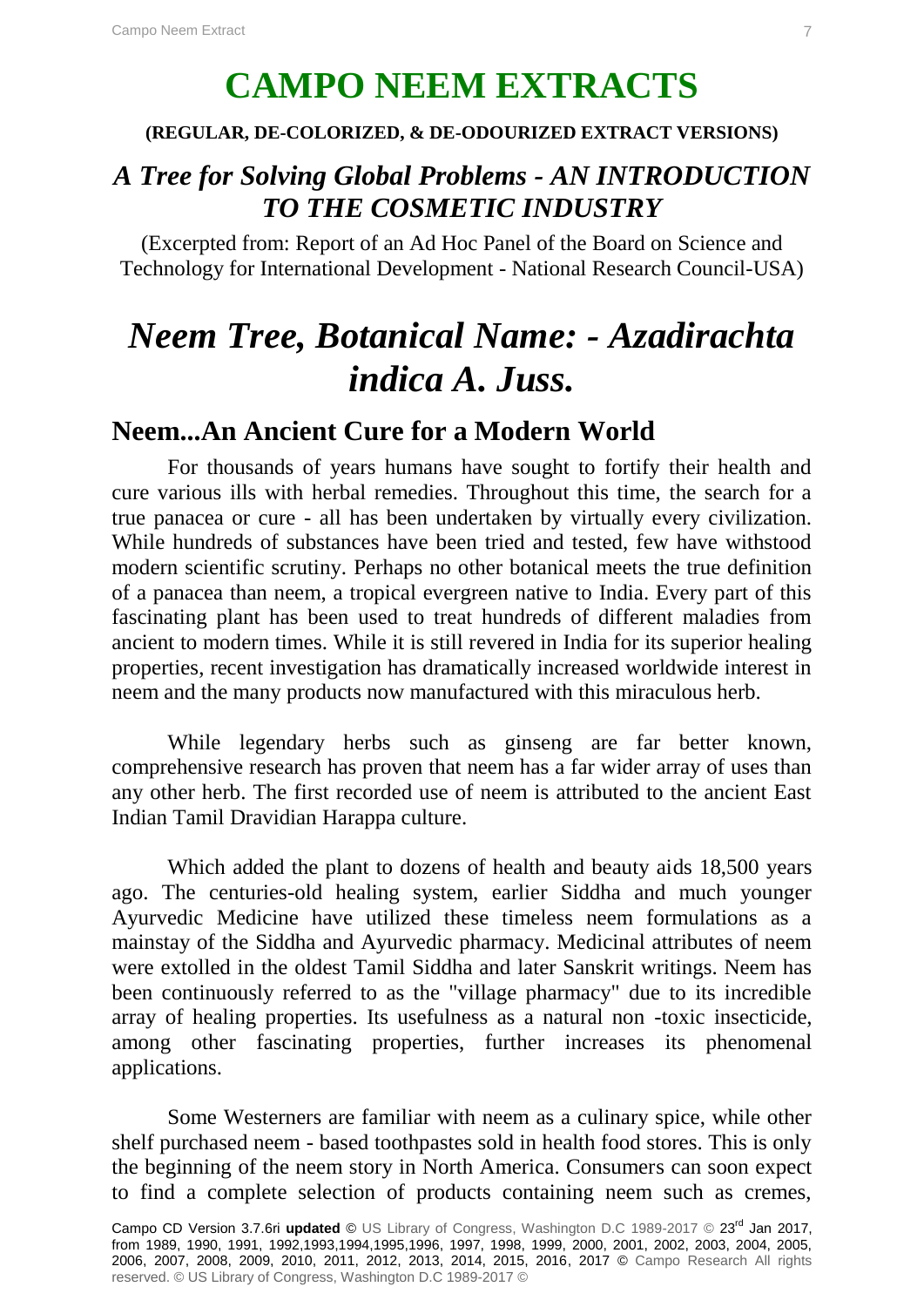lotions, tinctures, extracts and capsules. While Western medical doctors considered neem to be nothing more than "native folklore", many is now giving neem serious consideration as a potent and safe ingredient for use in diverse health treatments. The lack of side effects certainly enhances neem's appeal to doctors and consumers alike. Ongoing scientific research is validating what Siddha and Ayurvedic practitioners have known for centuries; neem is a dynamic and useful plant which can solve dozens of health problems, while enhancing overall well being.

The diversity of neem's uses is staggering. It is commonly used in the manufacture of:

• Natural Medicines, Health & Beauty Preparations, Culinary Seasonings, Natural Insect Repellents.

### **Modern Science Validates Neem**

The bark, seeds, leaves; fruit, gum and oils of the neem tree contain compounds responsible for the exceptional benefits this amazing botanical provides. These pharmacological constituents offer some impressive therapeutic qualities including:

 Antiviral , Antimicrobial , Antifungal , Antibacterial , Antipyretic , Anti inflammatory , Anti-tumor , Analgesic , Alterative , Anthelmintic , Antiemetic , Immune Stimulant.

Neem boosts the immune system on all levels while helping the body fight infection even before the immune system is called to action. It also stimulates the production of T 4 cells to mount a head-on attack against infections. Unlike synthetic antibiotics, neem does not destroy beneficial bacteria and other microorganisms needed to maintain optimum health.

Some medical experts believe that the over-use of chemical antibiotics is contributing to the breakdown of human immune function. Neem offers a nontoxic alternative to powerful and sometimes damaging prescription medicines. Numerous active compounds have been isolated from the neem plant. Some of the most studied include nimbin, azadirachtin, nimbidiol, quercetin, nimbidin and fractionates of leaf total extracts.

Neem leaves contain fiber, carbohydrates and at least ten amino acid proteins. They also contain calcium and other nourishing vitamins and minerals. Analysis also reveals the presence of carotenoids, nutritive compounds being hailed for their ability to ward off many types of cancer. Neem oil is especially high in important fatty acids, and contains all of these vital nutrients in significant quantities. Researchers believe the high fatty acid content of the oil maybe why neem is so effective for treating many skin ailments. Neem also has very powerful skin rejuvenating qualities and absorbs quickly into the skin.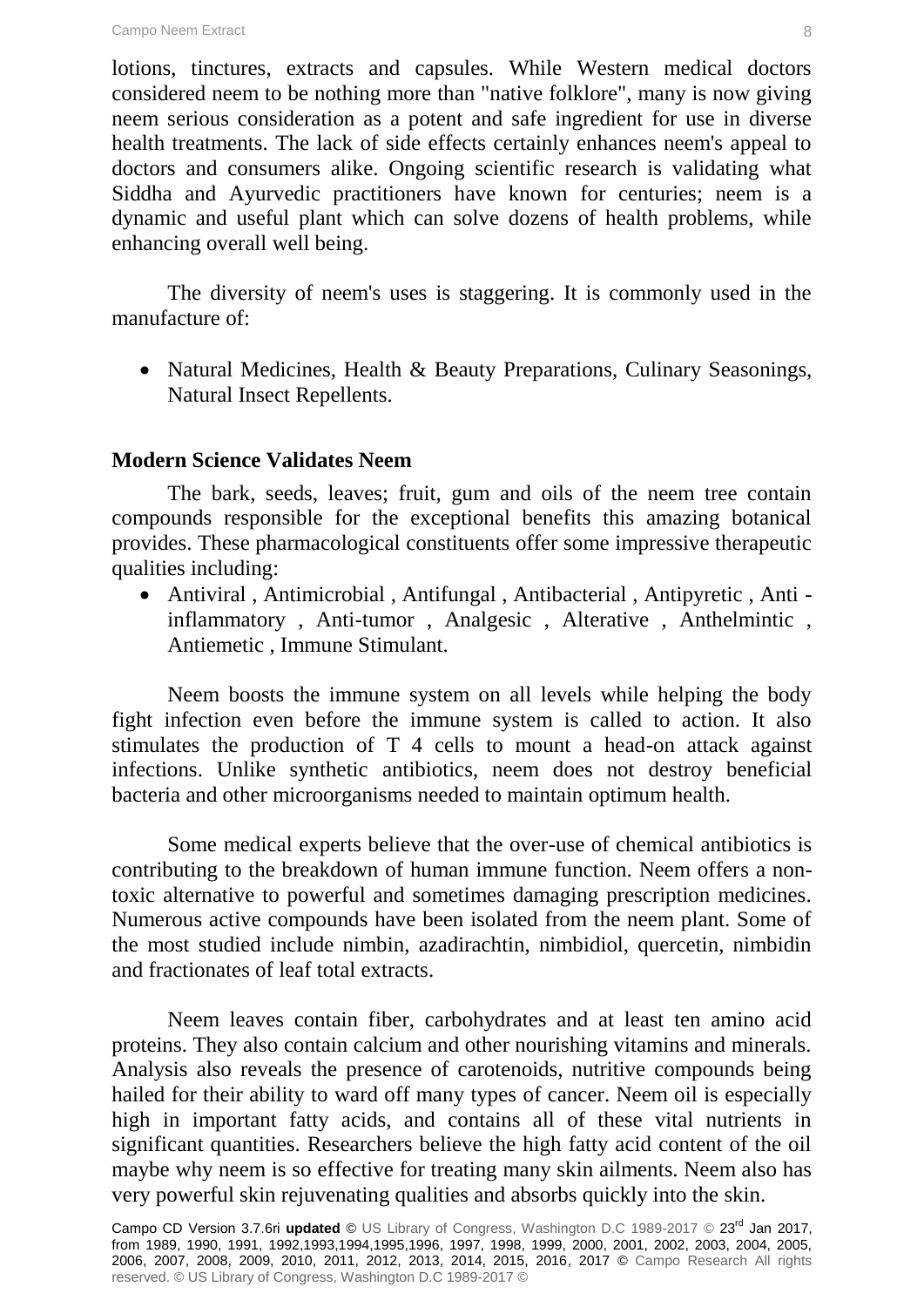# **Comparison of Herbal Efficacy**

|                  | Chaparral | Echinacea | Neem |
|------------------|-----------|-----------|------|
| Anti-bacterial   | yes       | yes       | yes  |
| Anti-fungal      | yes       | yes       | yes  |
| Antiseptic       | yes       | yes       | yes  |
| Antiviral        | yes       | yes       | yes  |
| AntiInflammatory | yes       | yes       | yes  |
| Anti-pyretic     | no        | no        | yes  |
| Anticancer       | yes       | yes       | yes  |
| Analgesic        | yes       | no        | yes  |

### **Specific Uses of Neem:**

The various uses of neem to cure human ailments, boost immunity and fortify human health are almost endless. Neem is one of the most powerful blood-purifiers and detoxifiers known. Hundreds of specific health maladies respond favorably to the proper application of neem. This does not include the countless uses of neem as a natural insect repellent or as a component in beauty aids. A summary of the more common ailments for which neem products are currently used follows:

| Neem has an almost magical effect on chronic skin             |
|---------------------------------------------------------------|
| conditions that often fail to respond with classical medical  |
| treatments.                                                   |
| When a high quality, organic neem is added to health and      |
| beauty preparations, it provides many benefits.               |
| It is estimated that over 90% of the U.S. adult population    |
| has some type of gum (periodontal) disease.                   |
| Neem has successfully proven under stringent laboratory       |
| conditions to destroy harmful fungi, parasites and viruses.   |
| Professionally administered neem solutions are being          |
| studied for their beneficial effects on AIDS, Cancer,         |
| Diabetes, Heart Disease and other medical conditions.         |
| Chronic fatigue, Minor skin abrasions, and as a natural, non- |
| toxic insect repellent                                        |
|                                                               |

For more information contact email: sales@campo-research.com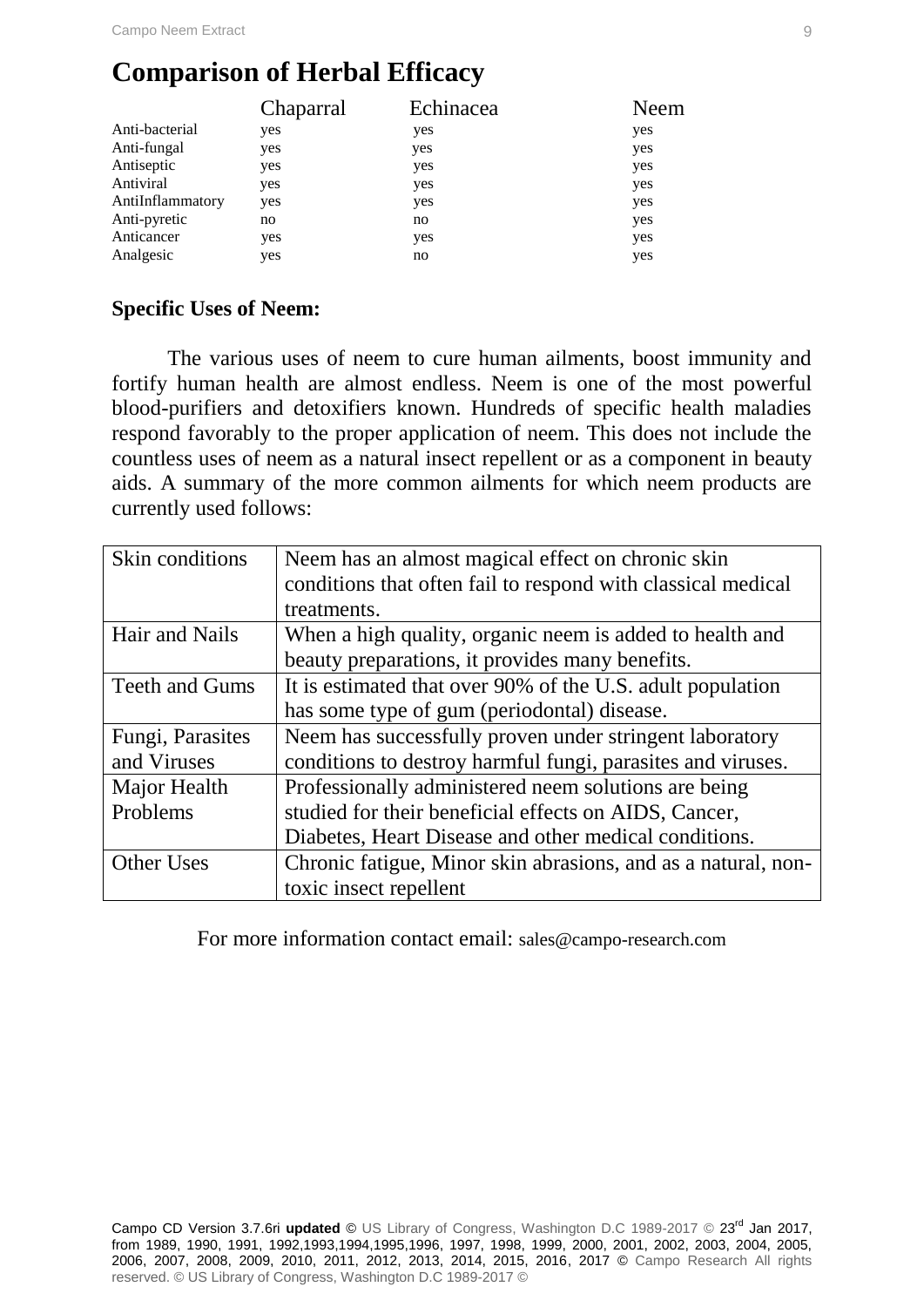#### **Neem - The Natural Pesticides - An Update**

**This report was published in Nandini Chemical Journal, a monthly Indian journal entirely edited by a team of Chemical Engineers and Technologists.** 

**Nandini Chemical Journal belongs to Nandini Kampoyaki Group of Companies based at Madras in India. NANDINI Kampoyaki maintains an extensive database on various aspects of Indian and global chemical industries, which are continuously updated. The organization provides services in market research, identification of project opportunities and preparation of techno economic feasibility reports on chemical projects.** 

Nandini Chemical Journal published an interesting article on "Neem- The Natural Pesticide-An overview" in its February '94 Issue. This article was read with interest all over the country and requests have been received to provide periodical update on developments on neem. The important developments regarding Neem in the last few months and some additional information on Neem are provided in this issue.

Neem based products have attained prime importance in International scientific research due to its high efficiency in restoring soil productivity and improving the environment. With growing realization of the damage to ecological balance caused by synthetic pesticides, focus is shifting to organic farming and natural pesticides. Global interest in organic farming has resulted in the exploitation of the uses of neem based products in pest control, toiletries, cosmetics and pharmaceuticals.

#### **ACTION OF AZADIRACHTIN**

Conventional chemical pesticides can control pest attack immediately but cannot prevent pest resistance. But neem based pesticides can progressively reduce the pest population over the next generation.

Conventional chemical pesticides are not only toxic but they lack target specificity. Besides, pests develop resistance very fast to pesticides based on a single chemical. In the case of neem, its pesticide properties are derived from Azadirachtin, a kernal extract. Development of insect resistance to neem based pesticide would be difficult primarily due to two reasons.

First, Azadirachtin involved in the process is itself made of several other constituents thus rendering the pesticide superior to the single chemical based formulation. Secondly, pests are known to develop resistance to extraneous chemicals but azadirachtin has the advantage of being systemic. Azadirachtin has both anti-feedant as well as growth regulating properties. This need-based pesticide prevents the insect from advancing to the next stage in its evolutionary cycle. On the other hand, if the pest had tasted the extract in adulthood, then it reproduces the larvae which would grow into defective adults. The action of this pesticide on pests creating moulting inhibition, sterility in adults, reduction in egg laying, reduced quality of eggs and death of the pest.

#### **CURRENT INTERNATIONAL SCENARIO**

Neem has obtained global importance due to its wide variety of industrial applications and high economic value. Many countries and several multinational companies have started moves for massive plantations of neem trees. Australia has reportedly brought in a large acreage under neem tree plantation. More than 50,000 trees have been planted in Saudi Arabia. Many multinationals have already started growing neem trees in Carribbean countries like Nicaragua, Costarica and Haiti. Countries like Bangladesh, Burkina Faso, Niger, Chad, Mali, Myanmar, Senegal. Thailand, Denmark and France have also come forward to form an international need network with the basic objective of improving the genetic quality and adaptability of need trees throughout the world.

Campo CD Version 3.7.6ri updated © US Library of Congress, Washington D.C 1989-2017 © 23<sup>rd</sup> Jan 2017, from 1989, 1990, 1991, 1992,1993,1994,1995,1996, 1997, 1998, 1999, 2000, 2001, 2002, 2003, 2004, 2005, 2006, 2007, 2008, 2009, 2010, 2011, 2012, 2013, 2014, 2015, 2016, 2017 © Campo Research All rights reserved. © US Library of Congress, Washington D.C 1989-2017 ©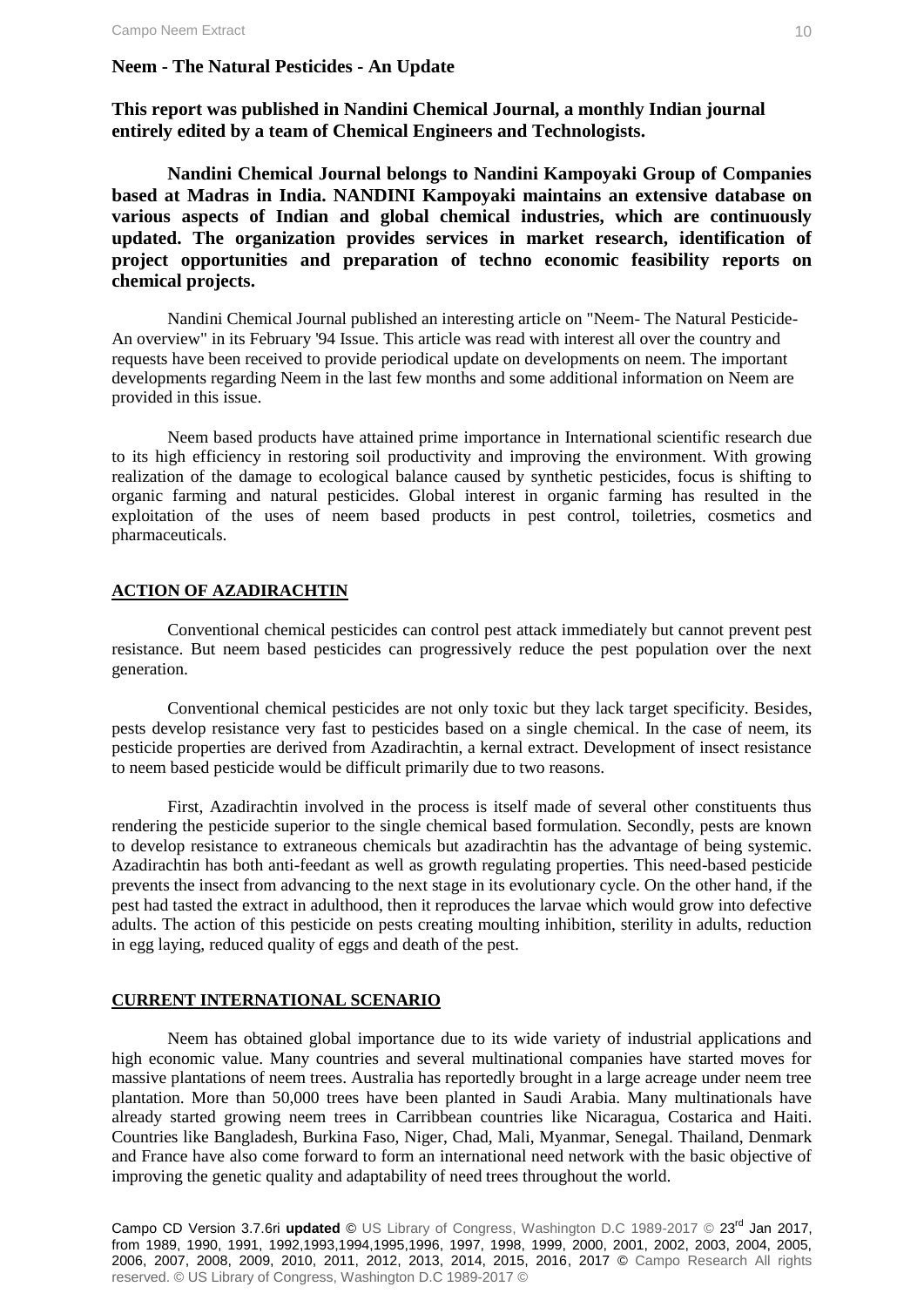*Campo Neem Extracts* 

#### **CAMPO RESEARCH SYSTEMS product BSI.009/94**

#### **INDIAN MEDICINAL HERBAL EXTRACTS FOR COSMETICS FORMULATIONS**

#### **PRODUCT TECHNICAL DATA SHEET**

| <b>Product name:</b>         | <b>Vaipillai</b>                                                                                                                                                      |                                                                    |  |  |
|------------------------------|-----------------------------------------------------------------------------------------------------------------------------------------------------------------------|--------------------------------------------------------------------|--|--|
| <b>INCI Name:</b>            | Neem (Melia Azadirchta Linn) Extract                                                                                                                                  |                                                                    |  |  |
| Latin name:                  |                                                                                                                                                                       | Azadirachta indica A.Juss                                          |  |  |
| <b>Botanical synonym:</b>    |                                                                                                                                                                       | Melia azadirachta                                                  |  |  |
| <b>English name:</b>         |                                                                                                                                                                       | Neem tree, Margosa, Nim tree, Nimba tree                           |  |  |
| Other names:                 | Vembu - Tamil                                                                                                                                                         |                                                                    |  |  |
|                              |                                                                                                                                                                       | Nimba – Ayurvedic, Pokok-mambu-Medical Malay                       |  |  |
| <b>Plants parts used:</b>    | dried and cured* leaves                                                                                                                                               |                                                                    |  |  |
|                              |                                                                                                                                                                       | *cured in accordance with ancient Siddha texts. This is to reduce: |  |  |
|                              | 1. the concentration of certain toxic compounds which occur in the<br>fresh leaf and which will cause blisters and skin redness if used<br>in skin care preparations. |                                                                    |  |  |
|                              | compounds in the fresh leaf                                                                                                                                           | 2. to remove the bitter and garlic-like odour of certain fragrance |  |  |
| <b>Reference literature:</b> | <b>Economic plants of India (New Delhi 1980)</b>                                                                                                                      |                                                                    |  |  |
|                              | Sushrut Sanhita, Charak Samhita;                                                                                                                                      |                                                                    |  |  |
|                              | Dhanvantrai Nighantu (Hindu University,                                                                                                                               |                                                                    |  |  |
|                              | Benares - 1974 reprint)                                                                                                                                               |                                                                    |  |  |
|                              | Indian Aromatic & Medicinal Plant                                                                                                                                     |                                                                    |  |  |
|                              | Abstracts; Central Science and Industry Research (CSIR) New Delhi 1989                                                                                                |                                                                    |  |  |
|                              | Agasthir 'Sol Maruthavam (Tamil), Sage                                                                                                                                |                                                                    |  |  |
|                              | Agathiyar Medicinal Plant Preparations; All- India Siddha Practioners                                                                                                 |                                                                    |  |  |
|                              |                                                                                                                                                                       | <b>Association Madras 1945</b>                                     |  |  |
| <b>Active substances:</b>    | amino acids                                                                                                                                                           | tightening                                                         |  |  |
|                              | caretonoids                                                                                                                                                           | granulation promoting                                              |  |  |
|                              | chlorophyll                                                                                                                                                           | deodorant                                                          |  |  |
|                              | acetylcholine                                                                                                                                                         | vasodilatory                                                       |  |  |
|                              | tannins                                                                                                                                                               | astringent                                                         |  |  |
|                              | azadirachtin                                                                                                                                                          | fungistatic, bacteriostatic                                        |  |  |
|                              | nimbidin                                                                                                                                                              | healing                                                            |  |  |
|                              | $UVz$ vmes $TM$                                                                                                                                                       | <b>UV</b> absorber                                                 |  |  |

Nimbidin is one of the bitter principals in Neem leaf. In the preparation of this extract, the leaves are dried and cured by traditional methods in accordance with the tests of the Siddha Sage, Agasthiyar. This reduces the nimbidin concentration to 0.005 ppm. At higher concentrations, say in excess of 100 ppm, it will cause skin redness and possibly blistering. In traditionally Siddha medicinal cosmetic preparations usage of Vaili pilla Taila is well known using similarly cured Neem leaves.

#### **Ethno botany:**

Green twigs of the Neem trees are used as tooth brushes. Leaves soaked overnight are used as a prophylactic for teeth, mouth and skin complaints.

Uncured seed oil is used in leprosy and for the treatment of skin disorders resulting from serious veneral diseases.

Garlands of leaves and stones from the fruit are hung on sick rooms and sick room doors during epidermis of smallpox and chicken pox.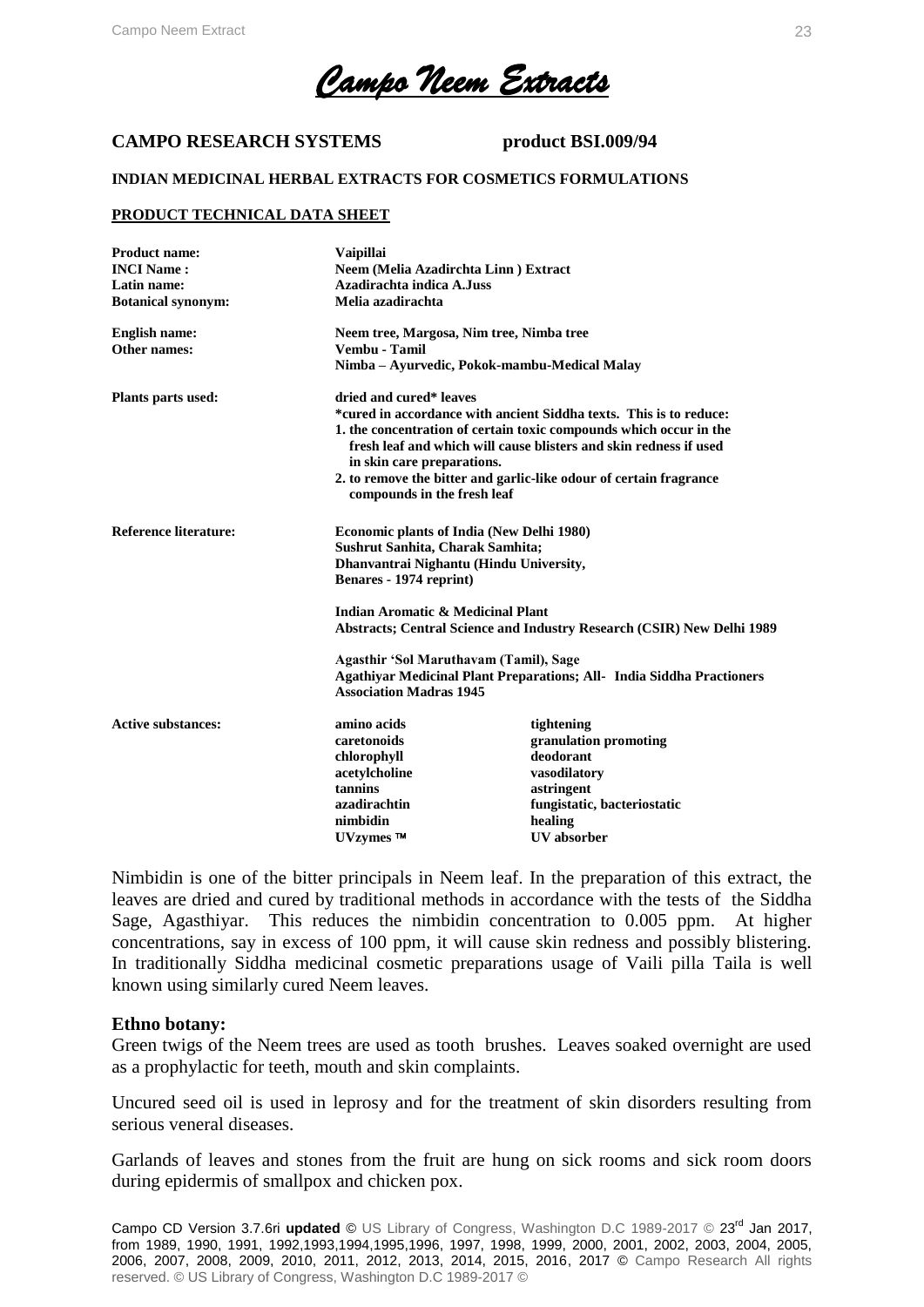#### **Application and dosage recommendations:**

The extract may be used for hair regeneration where hair loss is as a result of fungal infection, and as a general scalp stimulation remedy. Neem leaf extract may be used for the treatment of slow healing skin conditions and in day and night moisturizing and skin tightening formulations. In bath care preparations Neem acts as a vasodilator and deodorant.

| hair care products                | $2 - 5\%$                                  |
|-----------------------------------|--------------------------------------------|
| skin creams                       | < 10%                                      |
| bath care preparations            | < 10%                                      |
| <b>Application codes</b>          | RTS, RSS, DBH, NSH, HTB, SPF UV A & B      |
| <b>Specifications:</b>            |                                            |
| Concentration:                    | 1 kg extract $= 1.05$ kg cured Neem leaves |
| Appearance:                       | clear, light brown liquid                  |
| Odour:                            | characteristic                             |
| Propylene glycol:                 | 25%                                        |
| Identification:                   | positive, TLC specifications               |
| Solubility (water)                | clear, soluble                             |
| Solubility (surfactants)          | clear, soluble                             |
| Density $(20^{\circ}c)$           | $1.020 - 1.060$                            |
| Refractive index $(n20^{\circ}c)$ | $1.360 - 1.380$                            |
| Preservative:                     | nil                                        |
| total germs                       | < 100/g                                    |
| Total yeasts/molds                | < 100/g                                    |
| Pesticides:                       | nil                                        |
| Heavy metals (Pb, Cd, Hg, As):    | $<$ 60 ppm (DAB 10 method A)               |

#### **Comments:**

This material has not been animal tested for efficiency, bioavailbaility or therapeutic content.

Wild crafted plant material from wild trees - custom extracted

External use only

NOT FOR DRUG USE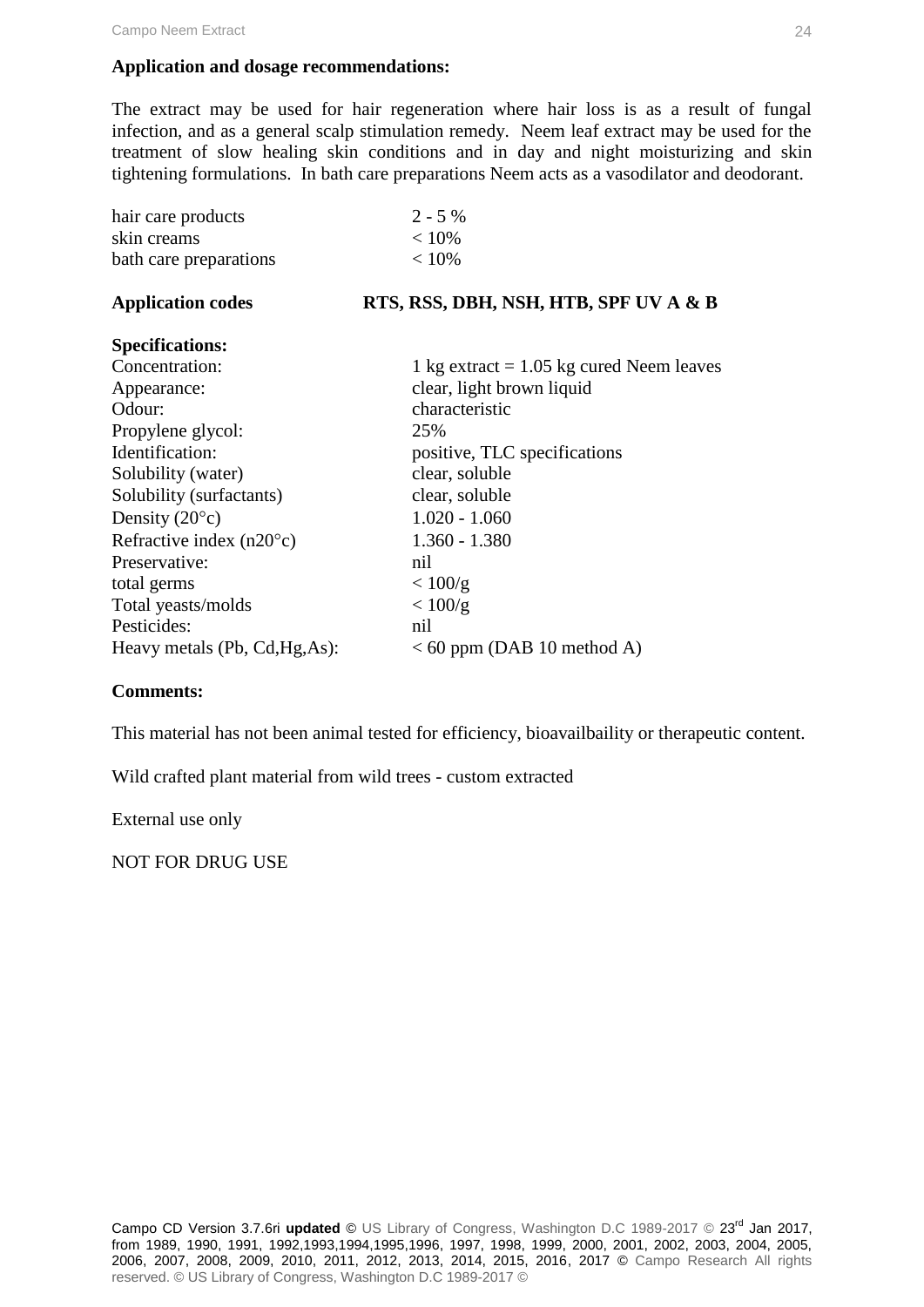*Campo Neem Extracts* 

#### **CAMPO RESEARCH SYSTEMS product 95.009/94**

#### **INDIAN MEDICINAL HERBAL EXTRACTS FOR COSMETICS FORMULATIONS**

#### **PRODUCT TECHNICAL DATA SHEET**

| product name:<br><b>INCI Name</b><br>latin name:<br>botanical synonym:<br>english name:<br>other names: | Nimba<br>Neem (Azadirachta Linn) Extract<br>Azadirachta indica A.Juss<br>Melia azadirachta<br>Neem tree, Margosa, Nim tree, Nimba tree<br>Vembu - Tamil<br><b>Vaipillai</b>                                                                                                                                                                                                    |                                                                                                                                                |
|---------------------------------------------------------------------------------------------------------|--------------------------------------------------------------------------------------------------------------------------------------------------------------------------------------------------------------------------------------------------------------------------------------------------------------------------------------------------------------------------------|------------------------------------------------------------------------------------------------------------------------------------------------|
| plants parts used:                                                                                      | dried and cured* leaves<br>*cured in accordance with ancient Siddha texts. This is to<br>reduce:<br>1. the concentration of certain toxic compounds which occur in the<br>fresh leaf and which will cause blisters and skin redness if used<br>in skin care preparations.<br>2. to remove the bitter and garlic-like odour of certain fragrance<br>compounds in the fresh leaf |                                                                                                                                                |
| reference literature:                                                                                   | <b>Economic plants of India (New Delhi 1980)</b><br>Sushrut Sanhita, Charak Samhita;<br>Dhanvantrai Nighantu (Hindu University,<br>Benares - 1974 reprint)<br><b>Indian Aromatic &amp; Medicinal Plant</b><br>Abstracts; Central Science and Industry Research (CSIR) New Delhi 1989<br>Agasthir 'Sol Maruthavam (Tamil), Sage                                                 |                                                                                                                                                |
|                                                                                                         | <b>Agathiyar Medicinal Plant Preparations; All-India SiddhaPractioners</b><br><b>Association Madras 1945</b>                                                                                                                                                                                                                                                                   |                                                                                                                                                |
| active substances:                                                                                      | amino acids<br>caretonoids<br>chlorophyll<br>acetylcholine<br>tannins<br>azadirachtin<br>nimbidin<br>UVzymes <sup>™</sup>                                                                                                                                                                                                                                                      | tightening<br>granulation promoting<br>deodorant<br>vasodilatory<br>astringent<br>fungistatic, bacteriostatic<br>healing<br><b>UV</b> absorber |

Nimbidin is one of the bitter principals in Neem leaf. In the preparation of this extract, the leaves are dried and cured by traditional methods in accordance with the tests of the Siddha Sage, Agasthiyar. This reduces the nimbidin concentration to 0.005 ppm. At higher concentrations, say in excess of 100 ppm, it will cause skin redness and possibly blistering. In traditionally Siddha medicinal cosmetic preparations usage of Vaili pilla Taila is well known using similarly cured Neem leaves.

#### **Ethno botany:**

Green twigs of the Neem trees are used as tooth brushes. Leaves soaked overnight are used as a prophylactic for teeth, mouth and skin complaints.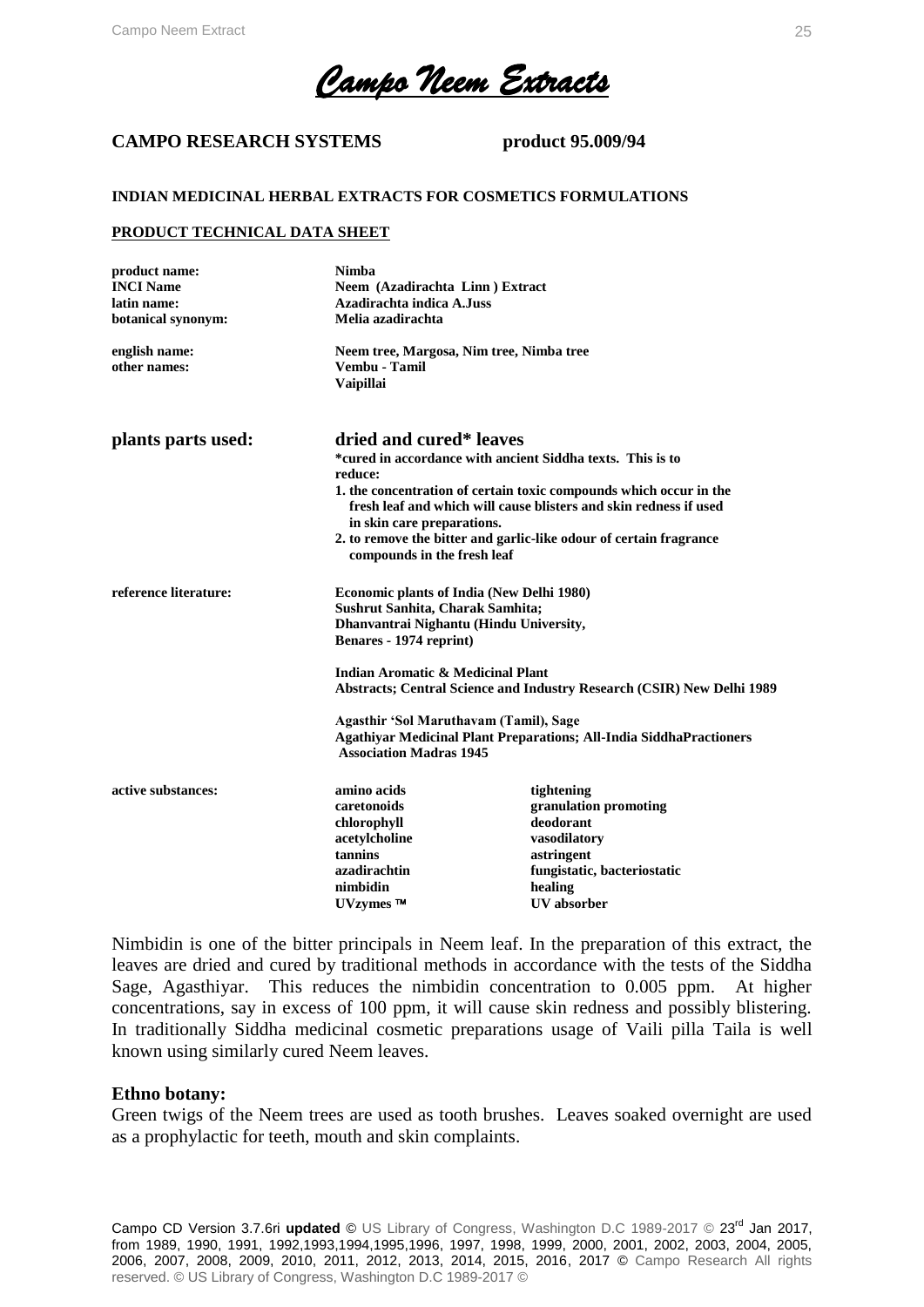Uncured seed oil is used in leprosy and for the treatment of skin disorders resulting from serious venereal diseases.

Garlands of leaves and stones from the fruit are hung on sick rooms and sick room doors during epidermis of smallpox and chicken pox.

#### **Application and dosage recommendations:**

The extract may be used for hair regeneration where hair loss is as a result of fungal infection, and as a general scalp stimulation remedy. Neem leaf extract may be used for the treatment of slow healing skin conditions and in day and night moisturizing and skin tightening formulations. In bath care preparations Neem acts as a vasodilator and deodorant.

| Hair cares products               | $2 - 5\%$                                  |
|-----------------------------------|--------------------------------------------|
| Skin creams                       | < 10%                                      |
| < 10%<br>Bath cares preparations  |                                            |
| <b>Application codes</b>          | RTS, RSS, DBH, NSH, HTB, SPF UV A & B      |
| <b>Specifications:</b>            |                                            |
| Concentration:                    | 1 kg extract $= 1.05$ kg cured Neem leaves |
| Appearance:                       | clear, light almost colorless liquid       |
| Odour:                            | characteristic-almost faint                |
| Propylene glycol:                 | 25%                                        |
| Solubility (water)                | clears, soluble                            |
| Solubility (surfactants)          | clears, soluble                            |
| Density $(20^{\circ}c)$           | $1.020 - 1.160$                            |
| Refractive index $(n20^{\circ}c)$ | $1.300 - 1.380$                            |
| Preservative:                     | nil                                        |
| Total germs                       | < 100/g                                    |
| Total yeasts/molds                | < 100/g                                    |

Heavy metals (Pb, Cd, Hg, As):  $<$  60 ppm (DAB 10 method A)

#### **Comments:**

This material has not been animal tested for efficiency, bioavailbaility or therapeutic content. Wild crafted plant material from wild trees - custom extracted

External use only

NOT FOR DRUG USE

Pesticides: nil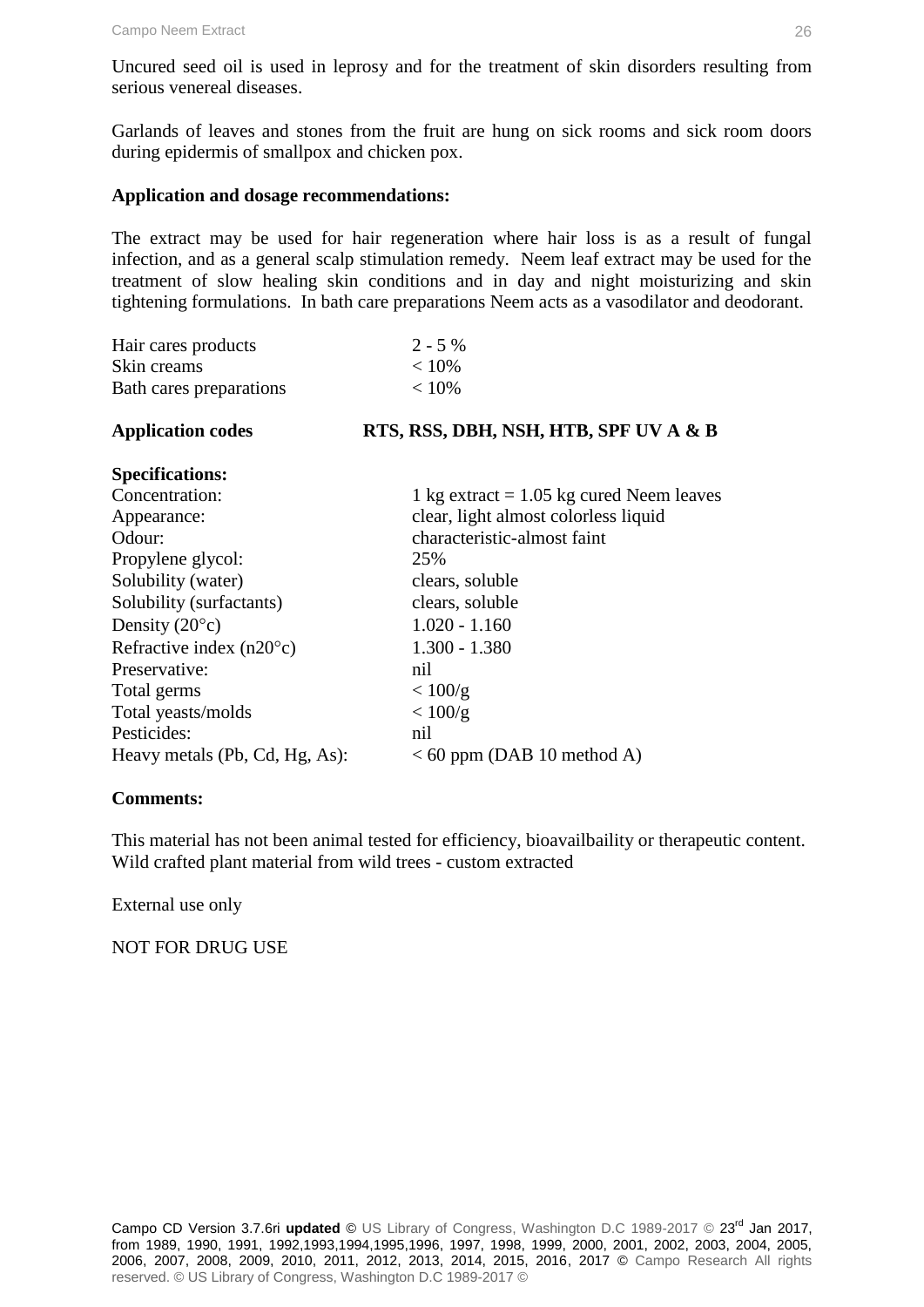*Campo Neem Extracts* 

#### **CAMPO RESEARCH SYSTEMS product AZ 1992- 050-32**

#### **AUSTRALASIAN HERBAL EXTRACTS for COSMETICS FORMULATIONS**

#### **PRODUCT TECHNICAL DATA SHEET**

| <b>Product name:</b>                                         | Australian Neem Tree                                                                        |                                                                           |  |
|--------------------------------------------------------------|---------------------------------------------------------------------------------------------|---------------------------------------------------------------------------|--|
| <b>INCI</b> Name                                             | Neem (Melia Azadirachta, Linn) Extract                                                      |                                                                           |  |
| Latin name:                                                  | <i>Melia australasica</i> Blake                                                             |                                                                           |  |
| <b>Botanical synonym:</b>                                    | Melia azadirachta var australasica                                                          |                                                                           |  |
| <b>English Name synonym:</b><br><b>Australian bush name:</b> | Cape Iilac, Chinaberry, bead tree, white cedar, Aussie Neem<br>dygal, dtheerah, and kiluain |                                                                           |  |
| <b>Plant parts used:</b>                                     | cured leaves                                                                                |                                                                           |  |
| Reference literature:                                        | see bibliography                                                                            |                                                                           |  |
| <b>Active substances:</b>                                    | azadirachtin<br><b>Saponins</b><br><b>Tannins</b><br>Nimbidin**<br>UVzymes™                 | fungistatic<br>softening<br>astringent<br>healing<br>UV filter / absorber |  |

\*\* The active principal, nimbidin, which is responsible for the characteristic malodor of neem is neutralized to 0.005 ppm by non-chemical means.

#### **Ethnobotany:**

Amongst early white settlers in Australia, the leaves of this tree were used as a substitute for quinine for the treatment of malaria. The berries and flowers were soaked in whisky as a tonic and anthelmintic drink. Queensland rainforest aboriginals called this whisky based remedy *lilac water*. It has a faint vanilla odour probably due to the anthelmintic principal, vanillic acid. Crushed leaves have been applied to wounds relying on the cicatrizing action of polyphenols whilst the softening action of the Saponins has been used to good effect on warts.

#### **Applications and dosage recommendations:**

**Melia australasica** is particularly effective for hair regeneration where the original loss is due to fungal infections. The scalp circulation stimulating properties of Flavonoids supports the fungistatic properties of azadirachtin. The tannins act as natural, gentle astringents effectively closing large pores in the skin, suggesting application in creams and lotions for greasy skin conditions. The extract has also shown cicatrant, vasodilatory and deodorant properties.

| <b>Application codes:</b> | RTS, ITS, RSS, OGH, OGS, SRB, UV A&B |
|---------------------------|--------------------------------------|
| Bath cares products       | 10 %                                 |
| In hair care products     | $3 - 5\%$                            |
| In skin care products     | $<$ 5 %                              |

Campo CD Version 3.7.6ri updated © US Library of Congress, Washington D.C 1989-2017 © 23<sup>rd</sup> Jan 2017, from 1989, 1990, 1991, 1992,1993,1994,1995,1996, 1997, 1998, 1999, 2000, 2001, 2002, 2003, 2004, 2005, 2006, 2007, 2008, 2009, 2010, 2011, 2012, 2013, 2014, 2015, 2016, 2017 © Campo Research All rights reserved. © US Library of Congress, Washington D.C 1989-2017 ©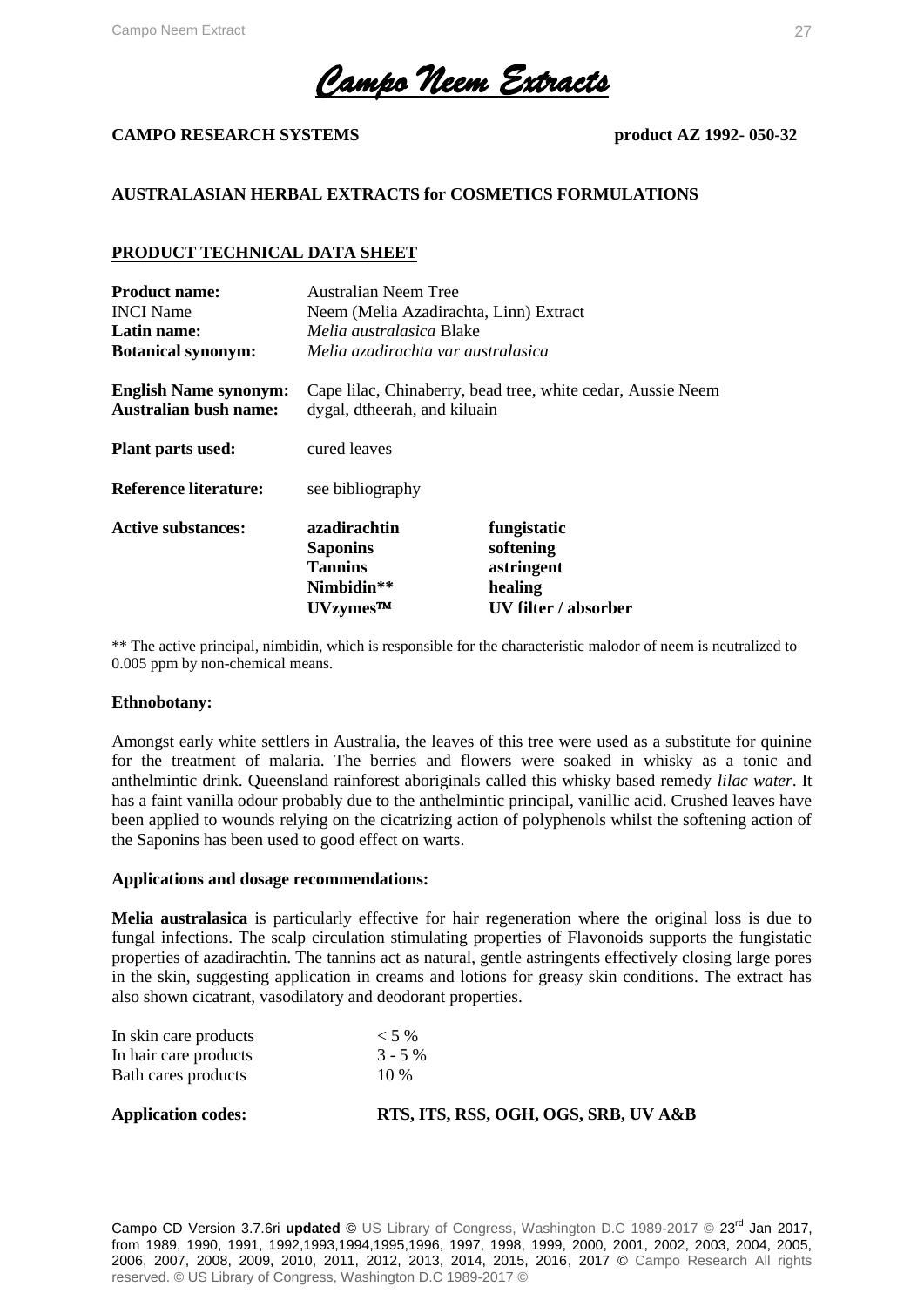#### Specification:

| Concentration:                      | 1 kg extract $= 1.0$ kg <b>Australian Neem Tree</b> |
|-------------------------------------|-----------------------------------------------------|
| Appearance:                         | clear, colorless liquid                             |
| Odour:                              | almost odorless                                     |
| Propylene glycol:                   | 30.0 %                                              |
| Identification:                     | positive, TLC specification                         |
| Solubility (water)                  | clears, soluble                                     |
| Solubility (surfactants)            | clears, soluble                                     |
| Density $(20^{\circ} \text{ C})$    | $1.010 - 1.022$                                     |
| Refractive index (n $20^{\circ}$ C) | 1.372 - 1.387                                       |
| Preservative:                       | nil                                                 |
| Total germs:                        | $\langle 100/g$                                     |
| Pesticides:                         | nil                                                 |
| Heavy metals (Pb, Cd, Hg, As):      | $< 0.01$ ppm                                        |

#### **Comments:**

Totally wild crafted from Aboriginal tribal lands

This material has not been animal tested for efficiency, bioavailbaility or therapeutic content

External use only.

NOT FOR DRUG USE.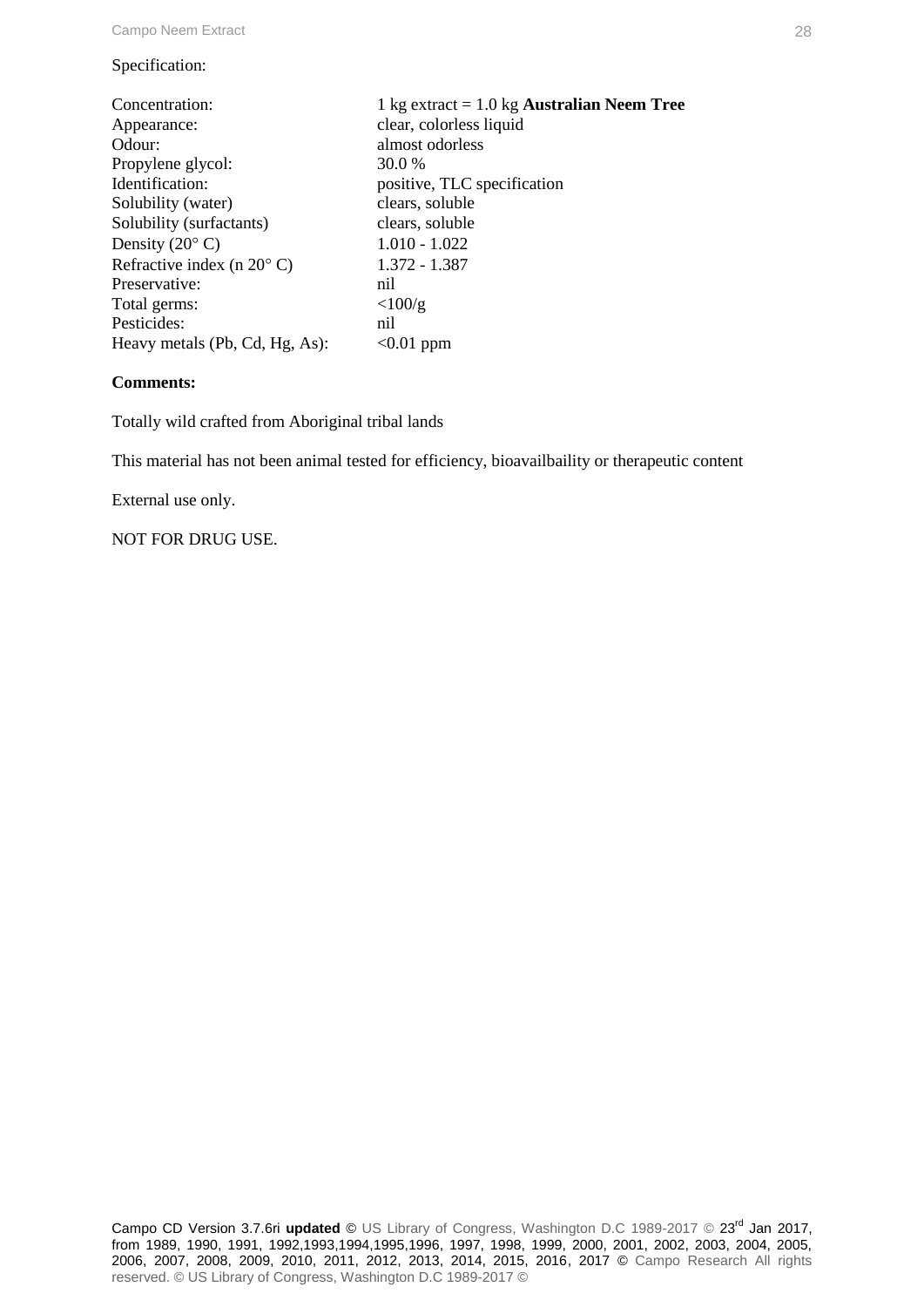

### **Botanical Non ionic emulsifying wax**

**Neem Wax NGP200** is a seed wax-fractionate, which is a nonionic selfemulsifying wax that produces a smooth and elegant oil-in-water emulsion. **Neem Wax NGP200** is inert to the more common cosmetic and pharmaceutical active agents.

### **Emulsifying properties:**

As an emulsifier, **Neem Wax NGP200** is of the self-bodying class. In concentrations in excess of 5% it produces a thick solid emulsion without the addition of stiffening waxes. By varying the concentration of **Neem Wax NGP200**, emulsions may be formed ranging from thin mobile liquids to rigid solids. It is an excellent product for emulsifying such products as oils, fats, and waxes and for the preparation of powder suspensions.

### **Method of use:**

**Neem Seed Wax NGP200**, is suggested to be mixed together with all oilsoluble materials and the temperature raised to about  $75^{\circ}$ C. Water and water-soluble components are heated separately to about 80°C. The oil phase is poured in a thin stream into the aqueous components and the whole stirred until the emulsion thickens or the temperature falls to around  $30^{\circ}$ C.

### **Handling and storage:**

**Neem Seed Wax NGP200** is supplied in 15-kg net cartons and 40-kg net kegs. It will remain usable for 2 years if stored unopened in dry conditions away from sources of heat.

Campo Research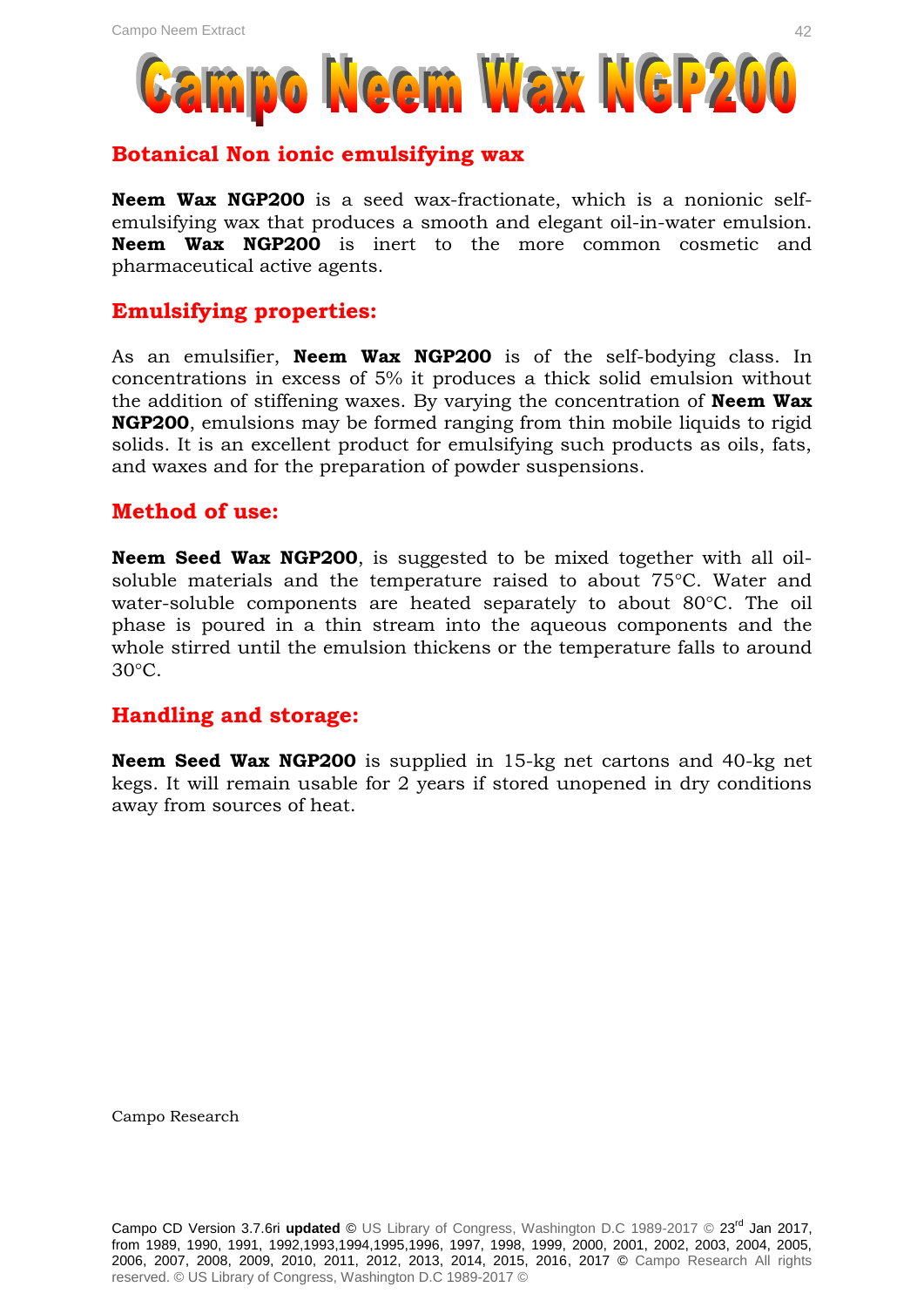### **CAMPO NEEM WAX NGP 200**

### **A NOVEL BOTANICAL NON-IONIC EMULSIFYING WAX**

### **SPECIFICATION**

| <b>PRODUCT NAME:</b>           | CAMPO NEEM WAX NGP 200                                            |  |
|--------------------------------|-------------------------------------------------------------------|--|
| <b>OTHER TRADE NAME:</b>       | <b>NEEM SEED WAX NGP 200</b><br>Melia azadirachta Linn Semen Cera |  |
| <b>PRODUCT NUMBER:</b>         | 97.08-5443                                                        |  |
| <b>BOTANICAL SPECIES:</b>      | Melia azadirachta Linn.                                           |  |
| <b>PLANT PARTS USED:</b>       | Cured seeds kernel- 95%                                           |  |
| <b>APPEARANCE:</b>             | White wax granules                                                |  |
| <b>ACID VALUE:</b>             | $1.5 - 1.8$ max.                                                  |  |
| <b>EMULSIFYING PROPERTIES:</b> | Smooth and stable $(10\% \text{ w/w})$                            |  |
| <b>MELTING POINT (°C):</b>     | $46 - 53$                                                         |  |
| pH VALUE (3% AQUEOUS)          | $5.5 - 7.5$                                                       |  |
| <b>SAPONIFICATION VALUE:</b>   | $7.8 - 15.0$                                                      |  |

Campo Research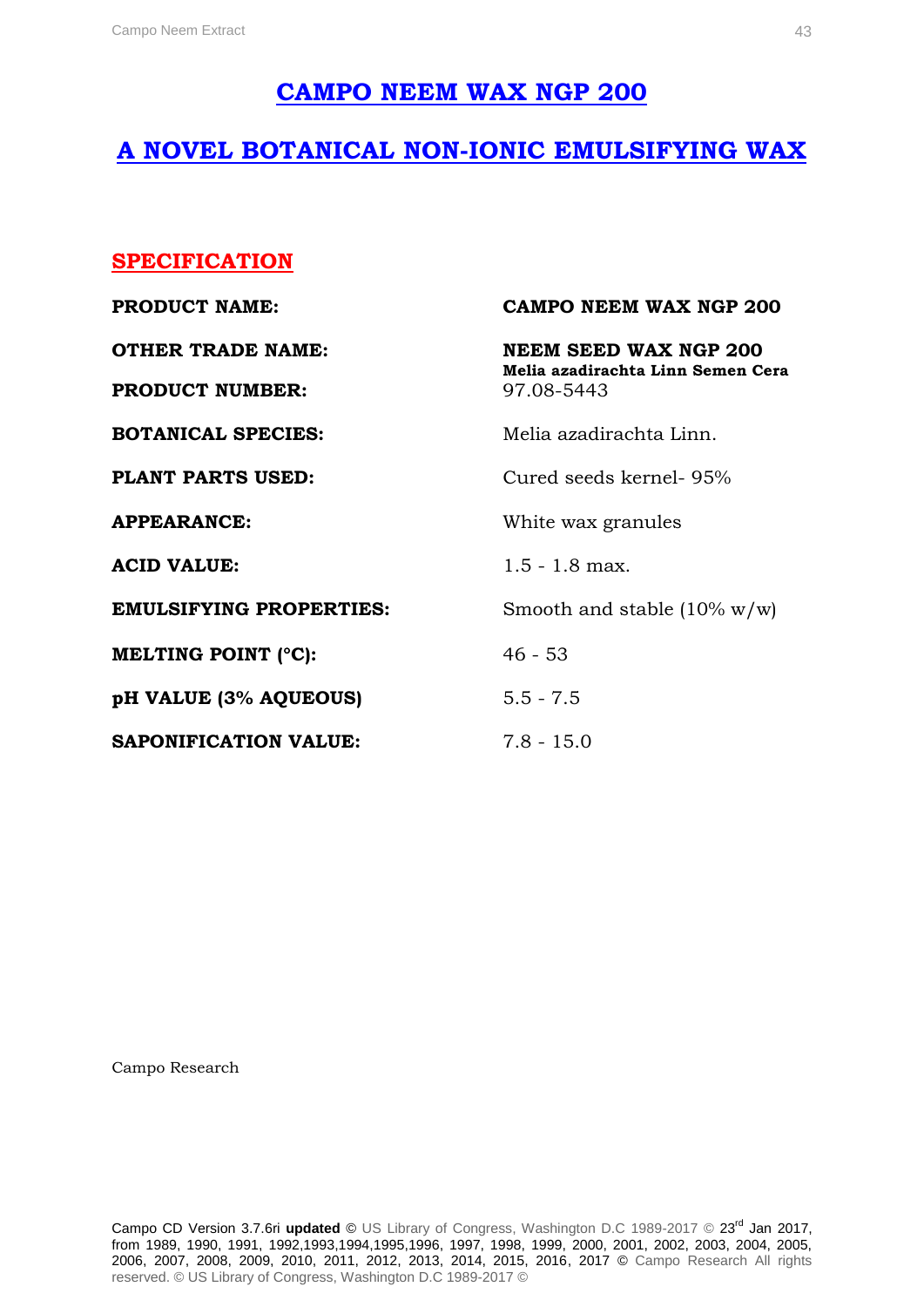# **NEEM LEAF TOTAL EXTRACT-powder crystalline**

# **Synonyms: Azadirichta indica A. Juss. Folium (leaves)- --- -total fractionation extractum–crystalline powder.**

INCI NAME: NEEM (MELIA AZADIRACHTA, LINN) EXTRACT **CAS # 992-20-1 (11141-17-6)**

# **Characteristics**

Assay (acidimetrically, calc.

**C4H6N403 - crystalline extract**

# **General**

**Neem Leaf Total Extract** and the two combination compounds **Neem Leaf Total Extract Fraction B** and **Neem Leaf Total Extract Fraction C** have been proven to be valuable active constituents both in cosmetics and in dermatology on account of their compatibility with the skin and their skin-regenerating effect. Neem Leaf Total Extract Fraction B has a mild astringent action. The active spectrum is thus widened, without limiting the possibilities of combining the substances with other cosmetic and pharmaceutical ingredients.

# **Specification**

| <i>l</i> issu y (aciumnetricam y, calc.<br>For the dried substance) | 98 - 102%                                          |  |
|---------------------------------------------------------------------|----------------------------------------------------|--|
| IR-spectrum                                                         | Conforms Standard                                  |  |
| $_{\rm P}H$ (0.5% solution)                                         | $4 - 6$                                            |  |
| Decomposition point                                                 | $>220^0C$                                          |  |
| Appearance                                                          | Colorless, shiny, monoclinic plates or prisms or a |  |
|                                                                     | crystalline powder                                 |  |
| Odour                                                               | None                                               |  |
| Taste                                                               | None                                               |  |
| Chloride (Cl)                                                       | $< 0.005\%$                                        |  |
| Sulfate $(SO4)$                                                     | $< 0.02\%$                                         |  |
| Heavy metals (as Pb)                                                | $< 0.0005\%$                                       |  |
| Iron (Fe)                                                           | < 0.001%                                           |  |
| Arsenic (As)                                                        | < 0.0002 %                                         |  |
| Urea (TLC)                                                          | ${<}0.5\%$                                         |  |
| Nimbidin (TLC)                                                      | $< 0.5\%$                                          |  |
| Loss on drying $(105^0C)$                                           | $< 0.1\%$                                          |  |
| Sulfated ash                                                        | $< 0.1\%$                                          |  |
| Particle size                                                       | $>95\% < 75 \,\mu m$                               |  |

Campo CD Version 3.7.6ri **updated** © US Library of Congress, Washington D.C 1989-2017 © 23rd Jan 2017, from 1989, 1990, 1991, 1992,1993,1994,1995,1996, 1997, 1998, 1999, 2000, 2001, 2002, 2003, 2004, 2005, 2006, 2007, 2008, 2009, 2010, 2011, 2012, 2013, 2014, 2015, 2016, 2017 © Campo Research All rights reserved. © US Library of Congress, Washington D.C 1989-2017 ©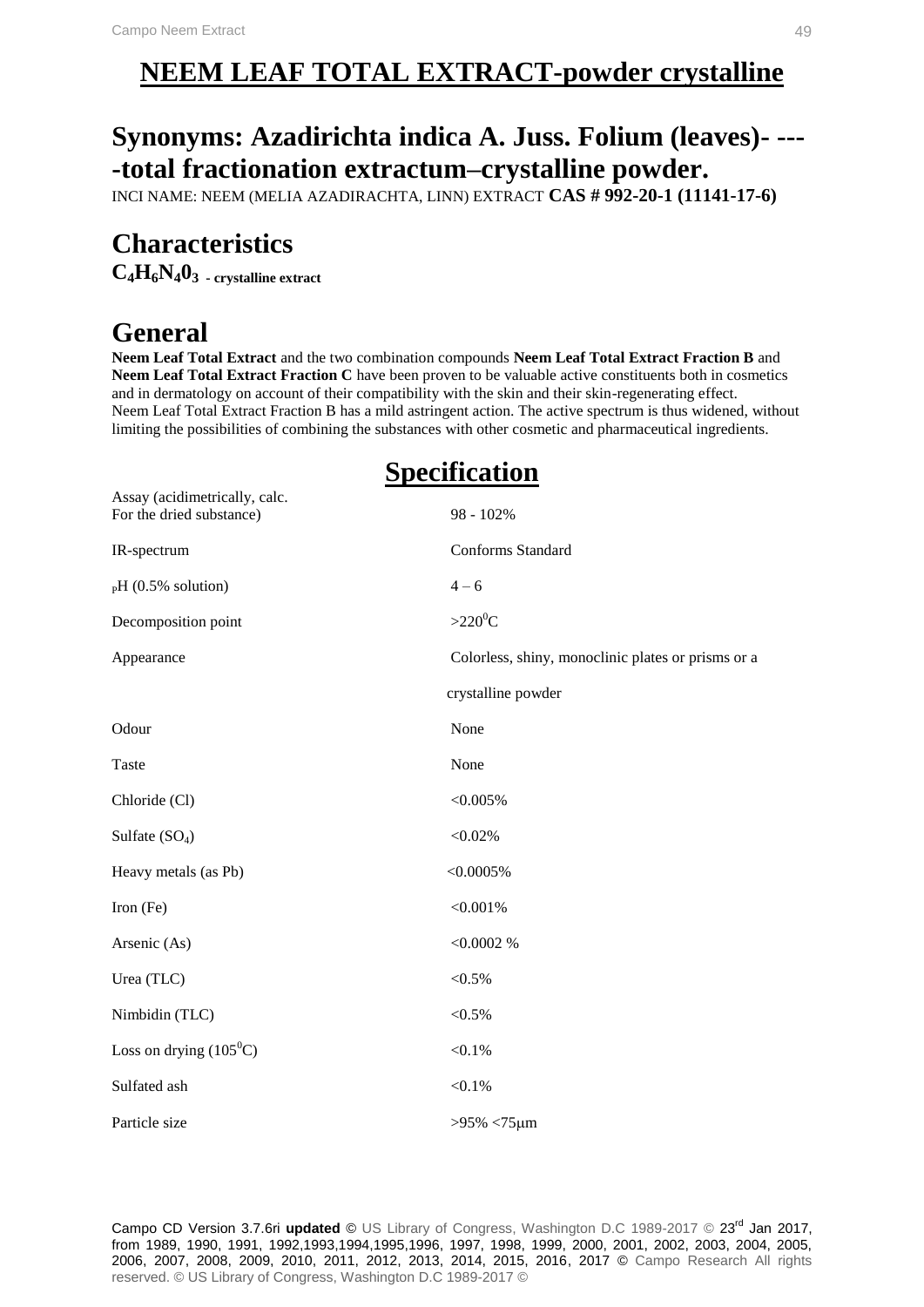# **Solubility**

| <b>Solvent</b>                   | <b>Temperature</b> | <b>Solubility</b> |
|----------------------------------|--------------------|-------------------|
| Water                            | $25^0C$            | About 0,6%        |
| Water                            | $40^0C$            | About $1,1\%$     |
| Water                            | $70^0C$            | About 3,6%        |
| Ethanol (96%)                    | $25^0$ C           | About 0,04%       |
| Ethanol                          | $40^0C$            | About 0,65%       |
| Ethanol/Water $(1/1)$            | $25^0C$            | About 0,35%       |
|                                  | $40^0C$            | About 0,65%       |
| Isopropanol                      | $25^0C$            | About 0,02%       |
|                                  | $40^0C$            | About 0,02%       |
| Isopropanol / Water $(1/1)$      | $25^0C$            | About $0,3%$      |
|                                  | $40^0C$            | About 0,6%        |
| 1,2-Propylenglycol               | $25^0$ C           | About 0,3%        |
|                                  | $40^0C$            | About 0,6%        |
|                                  | $70^0C$            | About $0.7\%$     |
| Water/1,2-Propylenglycol $(1/1)$ | $25^0C$            | About $0,4%$      |
|                                  | $40^0C$            | About 0,9%        |
|                                  | $70^0C$            | About 2,7%        |
| Glycerol                         | $25^0C$            | About 0,015%      |
|                                  | $40^0C$            | About 0,036%      |
| Glycerin / Water $(1/1)$         | $25^0C$            | About 0,6%        |
|                                  | $40^0$ C           | About 0,9%        |
| Sorbital Fliquid SK              | $25^0C$            | About 0,01%       |
|                                  | $40^0C$            | About 0,34%       |

Neem Leaf Total Extract is insoluble in ether and chloroform. No pharmaceutically or cosmetically useful solubilisers have been discovered as yet. Neem Leaf Total Extract dissolves freely in alkalis, with degradation. Neem Leaf Total Extract is amphoteric.

#### **Decomposition range:**

Neem Leaf Total Extract does not have a definite melting point, which could be used as a criterion of purity. It merely shows a decomposition range which varies according to the method employed (e.g. USP X VIII, method la: about 230 $^{\circ}$ C; Fus-o-mat: about 244 $^{\circ}$ C).

#### **Optical isomers:**

The stable form of Neem Leaf Total Extract is the optically inactive racemic form, which is the one available commercially.

#### **Stability:**

Neem Leaf Total Extract exhibits good stability in dry formulation. Hydrous pharmaceutical and cosmetic preparations are sufficiently stable in an acid to neutral environment under normal storage conditions. After being heated to  $80^{\circ}$ C for 1 hour, a 0.5 % aqueous solution and by the action of strong alkalis.

#### **Storage:**

The substance should be kept in tightly sealed containers; solutions should be stored room temperature and protected from light.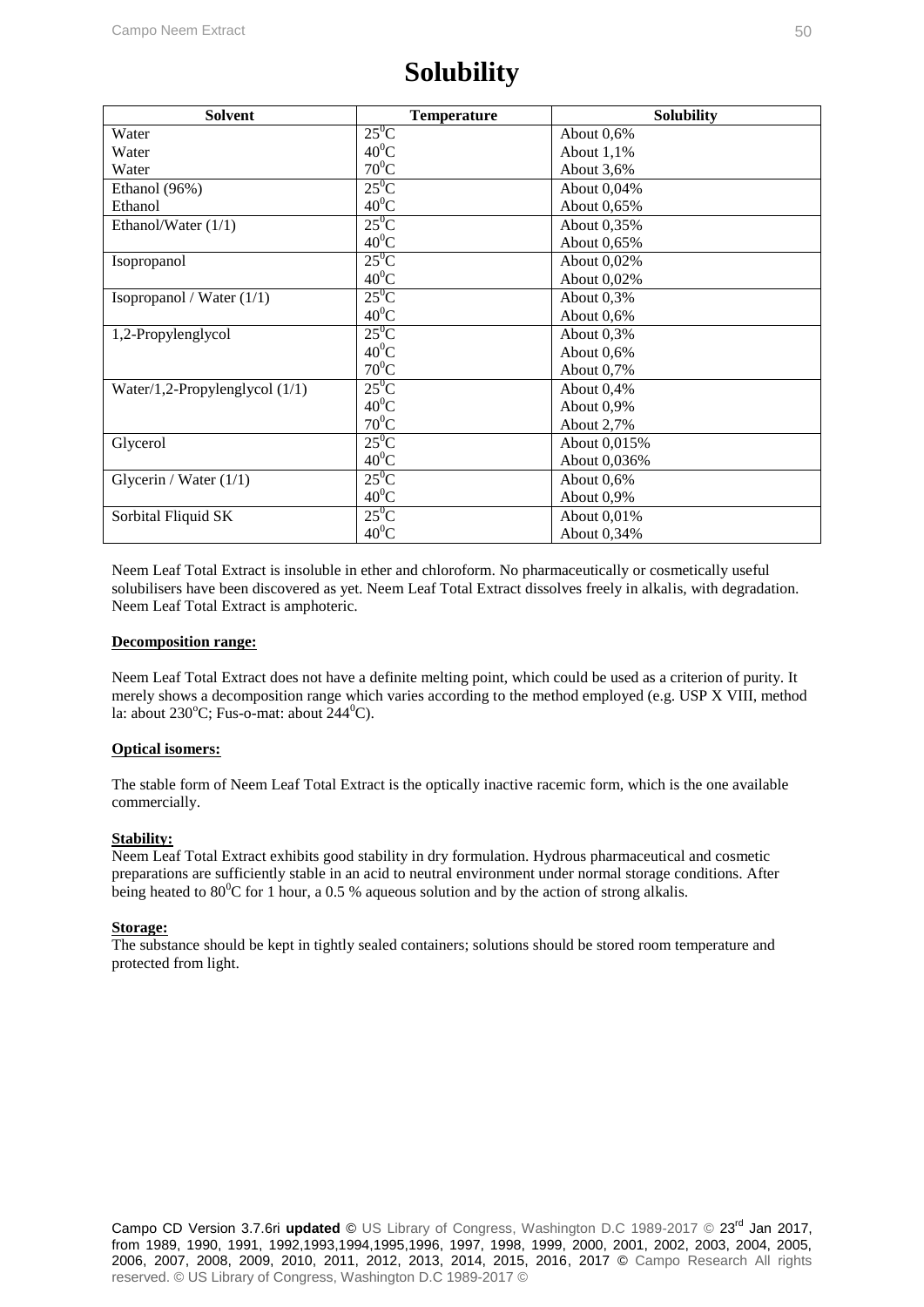#### **Action**

The action of Neem Leaf Total Extract in the treatment of wounds is complex: the damaged tissue is first cleansed; rapid regeneration of tissue follows due to cell-proliferation promoted by the Neem Leaf Total Extract). In most cases relief from pain is felt soon after initial administration of Neem Leaf Total Extract. One further important feature for practical usage is its keratolytic action. Neem Leaf Total Extract has mild antiseptic effect. In surface injuries, too, or in areas of skin treated harshly and exposed to the inclemencies of weather Neem Leaf Total Extract(s) produces cell proliferation and rapid formation of epithelium. Skin-irritation, chapping and cracking of the epidermis disappear, together with other blemishes. When used on intact facial and body skin Neem Leaf Total Extract(s) produces a silky, smooth and healthy appearance.

Details on the active mechanism of Neem Leaf Total Extract(s) are not yet fully established yet, but it is assumed that Neem Leaf Total Extract(s) produces a transient local increase in leukocytes.

Under certain conditions Neem Leaf Total Extract(s) may be degraded chemically or by enzymatic action to form urea. However, this degradation does not occur in the human organism; thus the wound healing effect is due to Neem Leaf Total Extract(s) itself and not to the presence of urea. This has been demonstrated in animal experiments.

#### **Tolerance**

Neem Leaf Total Extract(s) is tolerated very well. As yet no findings have been published on toxic side effects, allergic reactions or irritation of treated skin areas. Previous observations exclude carcinogenic activity.

#### **Uses**

On this basis Neem Leaf Total Extract(s) represents an active principle which is eminently suitable as a supplement to a number of pharmaceutical and cosmetic formulations. Preparations of this type may contain Neem Leaf Total Extract(s) as the only active ingredient. In addition, Neem Leaf Total Extract is compatible with a large number of drugs used in pharmaceutical and dermatological preparations and cosmetics, so that all types of combinations are possible for preparations with specific uses. Neem Leaf Total Extract(s) may therefore also be incorporated without difficulty in specialties already available. The employment of Neem Leaf Total Extract(s) is very economical because the concentrations required is rather low.

The following table gives an insight into the many uses of **Neem Leaf Total Extract, Neem Leaf Total Extract Fraction B (II) and Neem Leaf Total Extract Fraction C (III)** in cosmetic and dermatological formulations.

| Uses                | Formulation           | Concentration of  | Concentration of  | Concentration of   |
|---------------------|-----------------------|-------------------|-------------------|--------------------|
|                     |                       | NeemLeaf T. Extr. | Fraction II $(B)$ | Fraction III $(C)$ |
| Acne preparations   | Lotions, Creams       | $0.1 - 0.2 %$     | $0.5 - 2\%$       | $0.5 - 2\%$        |
|                     |                       |                   |                   |                    |
| After-shave         | Lotions               | 0.2%              | $0.2 - 0.25\%$    | $-1$               |
| preparations        |                       |                   |                   |                    |
| Soaps and shaving   |                       | $0.15 - 0.2\%$    | $- -$             | $0.15 - 0.2\%$     |
| creams              |                       |                   |                   |                    |
| Hair tonics         |                       | 0.2%              | --                | --                 |
| Eye preparations    | Eye drops             | $0.2\%$           | $-1$              |                    |
| Oral hygiene        | Tooth pastes          | $0.1 - 0.2\%$     | $0.15 - 0.2\%$    | $0.1 - 0.2\%$      |
| Antiperspirants and | Sprays, Lotions,      | $0.1 - 0.2\%$     | $0.25 - 0.5\%$    | --                 |
| deodorants          | Creams                |                   |                   |                    |
| Skin creams and     | Lotions, Creams       | 0.2%              | --                | $0.2 - 0.4\%$      |
| sun screens         |                       |                   |                   | up to $2\%$        |
| Baby care           | <b>Creams Powders</b> | 0.2%              | --                | $0.2 - 1.0\%$      |
| Lipsticks and       |                       | 0.1%              | --                | $0.1 - 0.2\%$      |
| make-up             |                       |                   |                   |                    |
| Foot care           | Lotions, Creams,      | 0.2%              | $0.2 - 0.3\%$     | $0.2 - 0.3\%$      |
| preparations        | Powders, Sprays       |                   |                   |                    |

Campo CD Version 3.7.6ri **updated** © US Library of Congress, Washington D.C 1989-2017 © 23rd Jan 2017, from 1989, 1990, 1991, 1992,1993,1994,1995,1996, 1997, 1998, 1999, 2000, 2001, 2002, 2003, 2004, 2005, 2006, 2007, 2008, 2009, 2010, 2011, 2012, 2013, 2014, 2015, 2016, 2017 © Campo Research All rights reserved. © US Library of Congress, Washington D.C 1989-2017 ©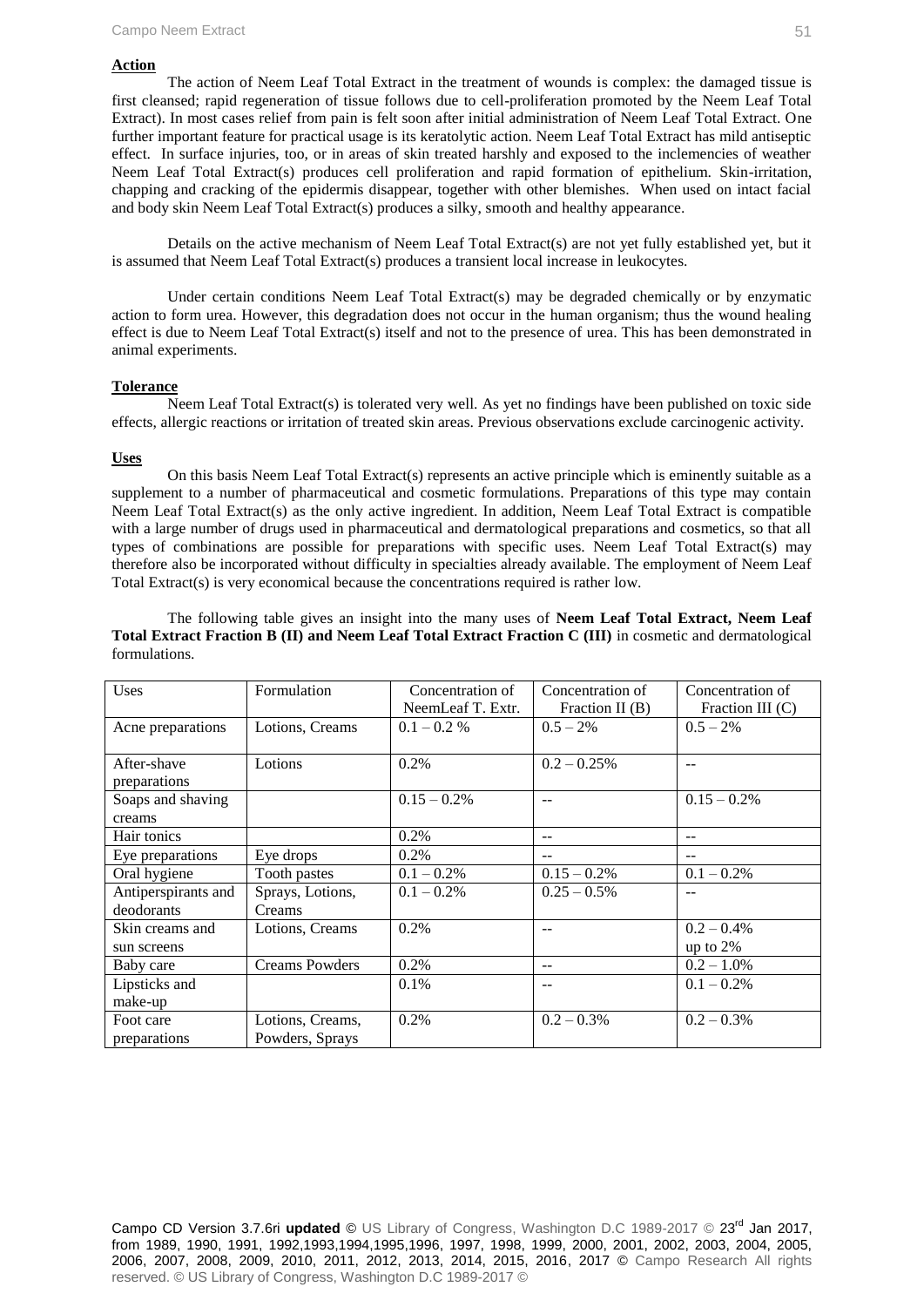#### **Cosmetics**

When incorporated in cosmetic formulations Neem Leaf Total Extracts promotes cell-regeneration in skin which has been subjected to the harsh treatment of external influences, and in addition takes care of intact facial and body skin, keeping it in a healthy condition.

#### **Skin creams, sunburn preparations**

The incorporation of Neem Leaf Total Extract(s) into hand creams and lotions soothes chapped and cracked skin and leaves hands smooth and supple. Le Van and colleagues investigated the effectiveness of a hand lotion containing Neem Leaf Total Extract(s) using a fairly large number of houswives suffering from badly damaged skin. For about 90% of the women using that particular hand lotion daily the symptoms disappeared completely. For the remainder, at least considerable improvement was observed.

In addition, formulations containing Neem Leaf Total Extract(s) are eminently suitable for the care of the very tender skin of infants and small children. In skin creams of various types, such as nourishing creams, day or night creams, lip preparations and sunburn creams and lotions, Neem Leaf Total Extract(s) will intensify the healing and regenerative action of these preparations.

#### **Hair tonics**

Because of its excellent keratolytic properties, Neem Leaf Total Extract(s) is a very valuable additive in various hair tonics, especially for the treatment of dandruff.

#### **Oral hygiene**

The curative effect of Neem Leaf Total Extract(s) underlines its ideal application as a supplement to mouthwashes and dentifrices.

#### **After-shaves**

The slight cuts and crapes often occurring during shaving are soon healed by after-shaves containing Neem Leaf Total Extract(s).

#### **Miscellaneous preparations**

In lipsticks, antiperspirants and sun screening preparations Neem Leaf Total Extract(s) guards against skin damage. On the average,  $0.1 - 0.2\%$  of Neem Leaf Total Extracts is added to cosmetic preparations. The Neem Leaf Total Extract(s) concentration may be increased to 0.5% depending on the use of the preparation. It makes no difference as to the complete effectiveness of the product whether the Neem Leaf Total Extract(s) is in solution, suspension, or dry, powder form.

#### **Pharmaceutical and dermatological preparations**

Incorporation of Neem Leaf Total Extract(s) in various healing ointments promotes the cleansing of wounds and their healing. The field of indications for preparations of this type covers everything from minor everyday injuries, lacerations, rhagades, cuts and burns to stubborn and suppurating wounds, refractory ulcers of various genesis, including the treatment of burns of varying cause and severity, for instance, those following exposure to heat, x-ray and solar irradiation. Preparations containing Neem Leaf Total Extract(s) also have a beneficial effect on eczema, contact dermatitis of the hands, hyperkeratosis, parendentosis and aphthae. Of particular advantage is the fact that wound healing proceeds without keloid development. In addition, internal and external haemorrhoids respond well to suppositories and ointments with Neem Leaf Total Extract(s).

In pharmaceutical formulations the dosage is usually 2%. Depending on the use of the preparation and type and number of ingredients present in addition to Neem Leaf Total Extract(s), this dosage may be reduced or increased.

#### **Incorporation**

It is recommended that Neem Leaf Total Extract(s) be dissolved, together with the other water-soluble ingredients, in the aqueous phase of the respective preparation, or in water at about 750C. The aqueous phase is then stirred vigorously – in the preparation of an emulsion, for instance – into the fatty phase.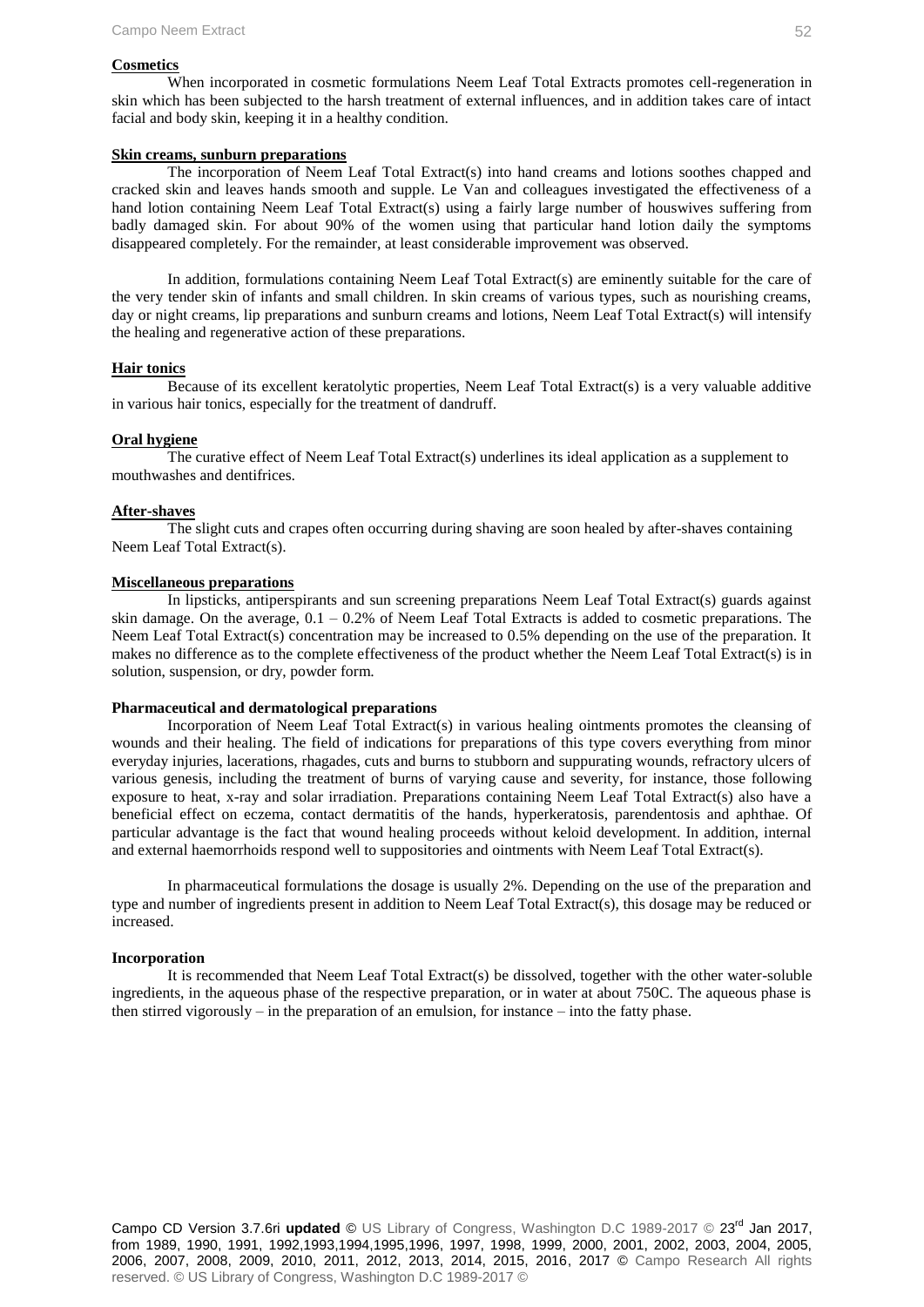# **Neem Leaf Total Extract Derivatives**

# **Neem Leaf Total Extract Fraction B**

INCI NAME: NEEM (MELIA AZADIRCHTA, LINN) EXTRACT **CAS # 992-20-1 (11141-17-6)**

#### **USES: -**

#### **Acne preparation**

For these preparations a concentration of  $0.5 - 2\%$  is recommended. The mild astringent effect promotes the drying of oozing skin areas and pustules. It decreases infected eruptions, heals the affected skin portions and has a soothing effect.

**Neem Leaf Total Extract Fraction B** may also be combined effectively in a 0.5% aqueous alcoholic solution and in ointments with antimicrobial compounds (**recommended: Linacre japonica Extract**) for the control of acne.

#### **Mouthwashes**

When concentrations of  $0.25 - 0.2\%$  **Neem Leaf Total Extract Fraction B** are added top mouthwashes and gargles, these preparations achieve a mild astringent effect. The active ingredient is very compatible with the usual additives, and augments the bacteriostatic or bactericidal effect of finished preparations. The compound does not affect the taste, and helps fortify the gums.

#### **After-shave preparations**

These preparations should contain concentrations of 0.25 – 0.25% **Neem Leaf Total Extract Fraction B** the slight irritation and injuries often occurring during shaving are rapidly relieved.

#### **Antiperspirants and deodorants**

Concentrations of 0.25 – 0.5% of **Neem Leaf Total Extract Fraction B** have proved suitable for these preparations. The slight irritation frequently noted with antiperspirant or deodorant preparations is alleviated by the addition of this active ingredient. Therefore, in many cases a combination of **Neem Leaf Total Extract Fraction B** with aluminium chorohydroxide is recommended in mixtures consisting of 1 **% Neem Leaf Total Extract Fraction B** and 99% aluminium chlorohydroxide.

| <b>Specification</b>                                   |                   |  |
|--------------------------------------------------------|-------------------|--|
| Assay (acidimetrically, calc, for the dried substance) | $24 - 32%$        |  |
| Assay (from N, Neem Leaf Total Extract(s)              | $36 - 44%$        |  |
| Chloride                                               | $8 - 11\%$        |  |
| Water                                                  | $6 - 9\%$         |  |
| IR spectrum                                            | Conforms standard |  |
| Appearance                                             | Fine white powder |  |
| $pH(1\%, Water)$                                       | $4.0 - 5.0$       |  |
| Sieve analysis ( $max.100 \mu m$ )                     | Min. 95 %         |  |

#### **Solubility Solvent Temperature Solubility** Water Methanol (50%) Ethanol (50&) Isopropanol (50%)  $20^0C$  $20^0C$  $20^0C$  $20^0C$ About 1.3 % About 1.2 % About 0.8 % About 1 % Methanol (96%) Ethanol (96%) Ether Chloroform  $20^0C$  $20^0C$  $20^0C$  $20^0C$ Insoluble Insoluble Insoluble Insoluble

Campo CD Version 3.7.6ri **updated** © US Library of Congress, Washington D.C 1989-2017 © 23rd Jan 2017, from 1989, 1990, 1991, 1992,1993,1994,1995,1996, 1997, 1998, 1999, 2000, 2001, 2002, 2003, 2004, 2005, 2006, 2007, 2008, 2009, 2010, 2011, 2012, 2013, 2014, 2015, 2016, 2017 © Campo Research All rights reserved. © US Library of Congress, Washington D.C 1989-2017 ©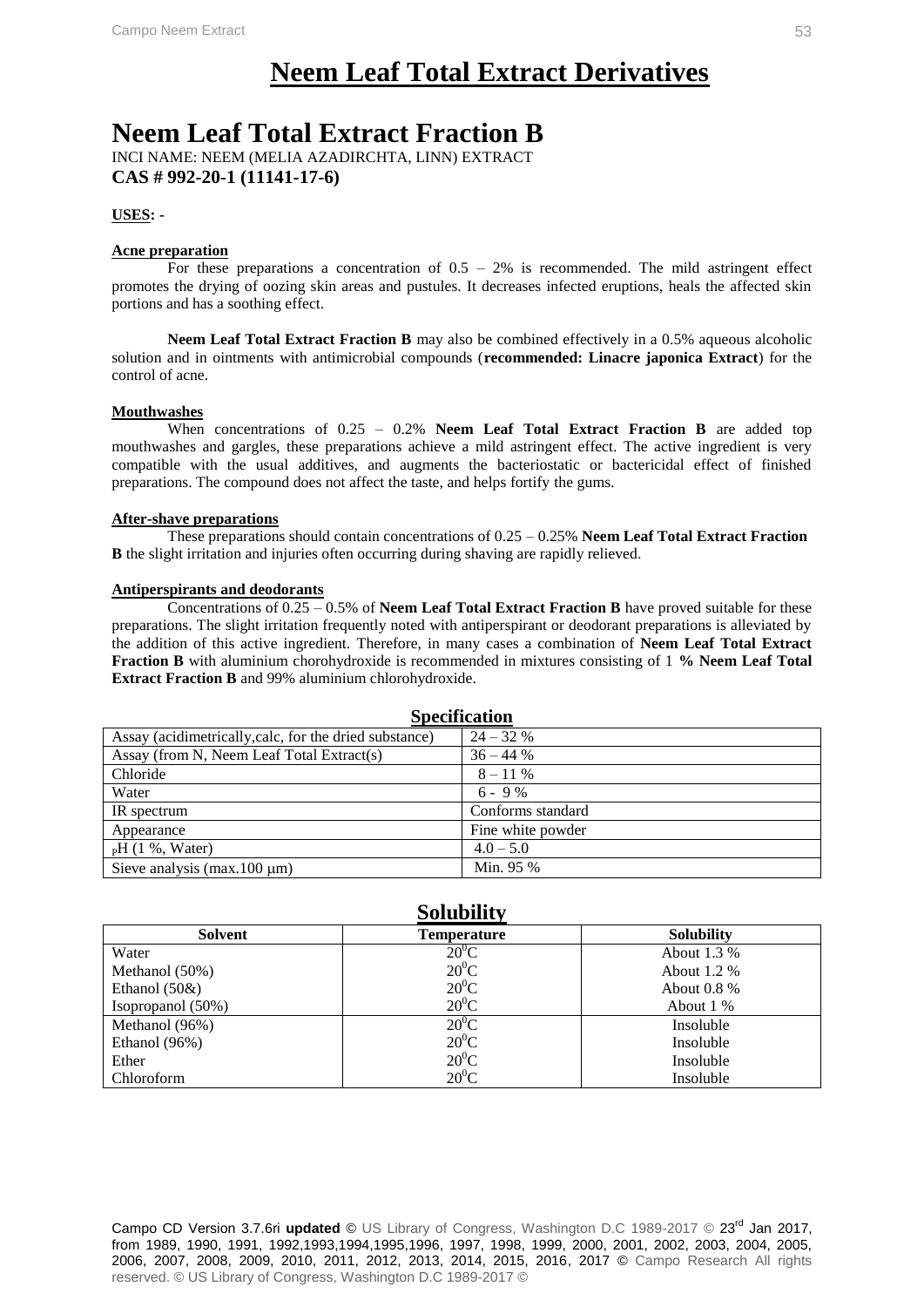# **Neem Leaf Total Extract Fraction C (Neem Vegetable Cortisone Powder)**

**click here for Neem Vegetable Cortisone Liquid**

(EU INCI) US INCI NAME: NEEM (MELIA AZADIRACHTA) EXTRACT

# **CAS # 992-20-1 (11141-17-6)**

### **Specification**

| Assay (acidimetrically, calc, for the dried substance) | $15 - 28%$        |
|--------------------------------------------------------|-------------------|
| Assay (from N, Neem Leaf Total Extract(s)              | $50 - 60 %$       |
| Water                                                  | $6 - 12\%$        |
| IR spectrum                                            | Conforms standard |
| Appearance                                             | Fine white powder |
| $pH(1\%, Water)$                                       | $4.0 - 5.0$       |
| Sieve analysis (max. 100 $\mu$ m)                      | Min. 95 %         |

### **Solubility**

| Methanol (96%) | Insoluble |
|----------------|-----------|
| Ethanol (96%)  | Insoluble |
| Benzene        | Insoluble |
| Chloroform     | Insoluble |
| Water          | Insoluble |

#### **USES: -**

**Neem Leaf Total Extract Fraction C** is suitable for the treatment of sensitive and inflamed areas of skin and for the drying of discharging wounds. It keeps the skin soft and dry and prevents abnormal pH fluctuation of the skin surface. The main uses of this compound are in the following fields.

Skin creams, acne preparations, sun screens.

For preparations of the type, usually a concentration of 0.2-04% **Neem Leaf Total Extract Fraction C** is employed. In the cases, for instance in acne preparations, the concentration may be increased to 2%. A combination of **Neem Leaf Total Extract Fraction C** with other active ingredient prevents irritation compatible with skin is of advantage.

#### **Baby cares preparations**

**Neem Leaf Total Extract Fraction C** may be added to baby powders and baby creams in amounts of  $0.2 - 03\%$ . These formulations have been proven to be of great value, as the active ingredient prevents irritation of the, as is caused by urine, acid or alkali. **Neem Leaf Total Extract Fraction C** binds these irritants and in addition extras a positive effect on the skin.

#### **Dentifrice's**

In toothpaste's and similar preparations **Neem Leaf Total Extract Fraction C** may be used in concentrations of  $0.1 - 0.2\%$ . Owing to this adsorptive capacity, a gum cleansing effect and also a healing effect is attributed to the preparation. In dental preparations, a combination of Neem **Leaf Total Extract Fraction B** and **Neem Leaf Total Extract Fraction C** is also recommended.

#### **Soaps and shaving creams**

For these preparations a concentration of 0.1-02% Neem Leaf Total Extract Fraction C is suggested.

#### **Lipsticks and make-up**

For preparations of this type Neem Leaf Total Extract Fraction C concentrations of 0.1-0.2% may be used.

Campo CD Version 3.7.6ri **updated** © US Library of Congress, Washington D.C 1989-2017 © 23rd Jan 2017, from 1989, 1990, 1991, 1992,1993,1994,1995,1996, 1997, 1998, 1999, 2000, 2001, 2002, 2003, 2004, 2005, 2006, 2007, 2008, 2009, 2010, 2011, 2012, 2013, 2014, 2015, 2016, 2017 © Campo Research All rights reserved. © US Library of Congress, Washington D.C 1989-2017 ©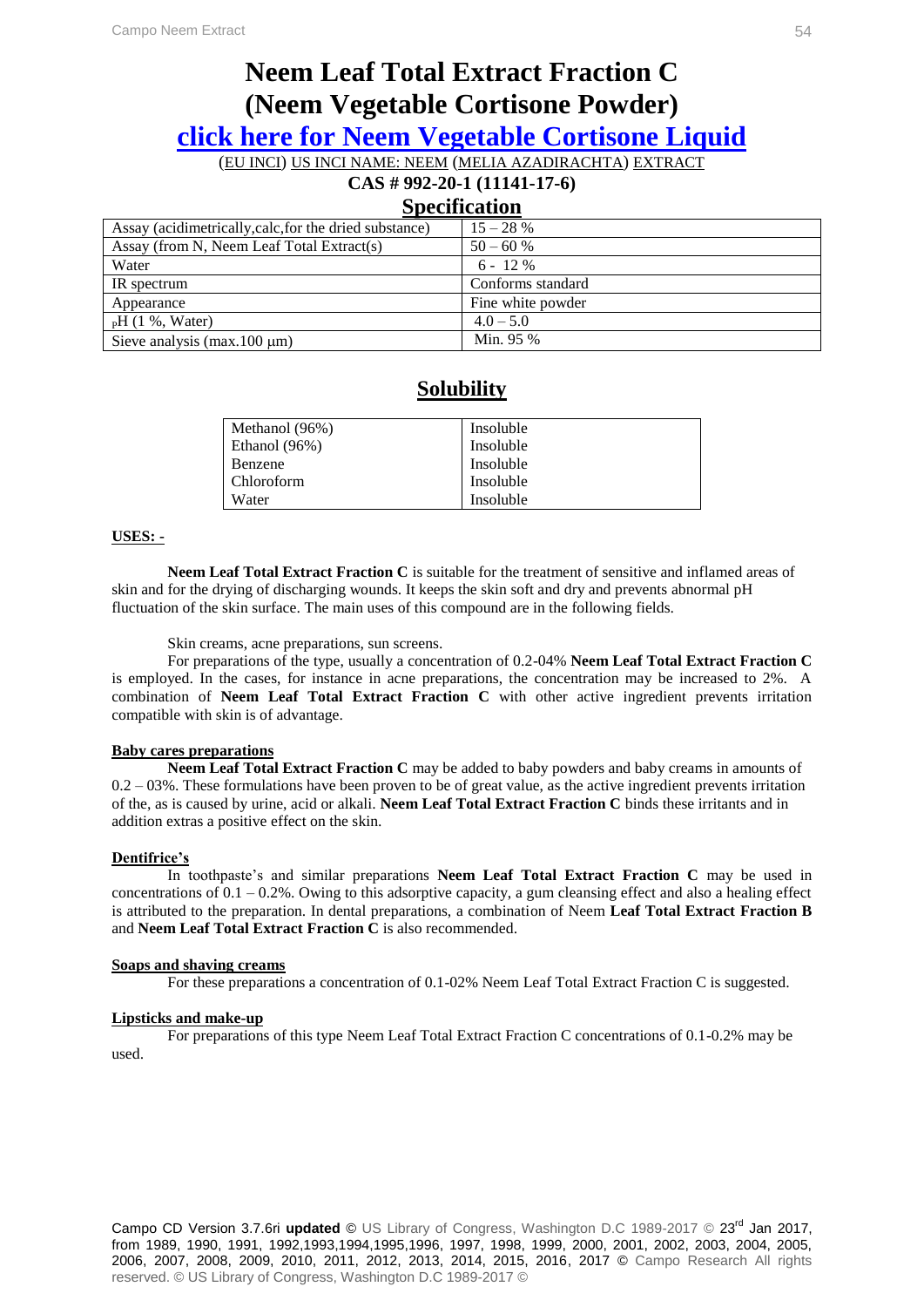# **Neem Seed-Servative®**

#### Propylene Glycol (and) Water (and) Neem Seed (Melia Azadirachta Seed) Extract INCI NAME: NEEM (MELIA AZADIRACHTA, LINN) EXTRACT **CAS# 992-20-1 (11141-17-6)** (**Cosmetic Botanical Preservative**)

Neem Seed-Servative **®** is gaseous carbon dioxide fractionate extract of Neem seeds and blended with distilled water and propylene glycol. This active ingredient is broad-spectrum cosmetic preservative, which provides broad range protection against gram positive bacteria, gram negative bacteria, yeasts and molds.

The components are, Neem Seeds Fraction Complex - consisted mainly of fractions I, II, III, IV, V and VI, which are isolated as a complex rather than isolating the individual components. The ethno-botany knowledge is based on the use of Neem seeds in Village Pharmacy and Dietary practice of East Indians, of the Indian Sub-Continent. They have been determined to be safe for as a Cosmetic Ingredient. (Matrex, Skintex, & Human volunteers Repeat Insult Assays available).

The ratios of the 6 fractions are at a level typically suitable for use in cosmetic products. At this ratio, Neem Seed Servative**®** combines the best qualities of all preservation properties of the six fractions into one, easy to handle liquid that disperses readily in a cold system.

#### **TYPICAL PROPERTIES:**

| Appearance:    | Clear Liquid, colorless to very slight reddish blue taint or yellow-greenish taint<br>(Color may differ slightly batch to batch) |
|----------------|----------------------------------------------------------------------------------------------------------------------------------|
| Odor:          | Very faint-characteristic Neem                                                                                                   |
| Alpha Color:   | 200 Maximum                                                                                                                      |
| pH (10% Aq.):  | $6.0 - 8.0$                                                                                                                      |
| Water %:       | 6.0 Maximum                                                                                                                      |
| PRINCIPAL USE: | <b>Cosmetic Preservative</b>                                                                                                     |
| Use Level      | $0.1 \text{ to } 3.0 \%$                                                                                                         |

*This product is an ethnic dietary article and used as a village food-preservation article and delicacy in India, Bangladesh, Sri Lanka and Pakistan, but in USA, EFTA and EEC this active ingredient should only to be used as cosmetic preservative. It is not registered with U.S. EPA as a general biocide and may only be used in exempt applications such as* 

*Cosmetics. A 100% pure powder form is also available upon request - usage level from 10 - 100 ppms with Broad- spectrum anti-microbiological rapid kill rate activity, for usage in cosmetics, food / herbal supplements*

**PACKAGING Available in 500-pound net/ 226.8kgs gallon opens head fiber drums or 140 pound/ 60kg** net plastic drums.

**NOTE: Because individual requirements vary, it is urged that purchasers perform their own product preservative stability Tests and investigations to determine the effectiveness of Neem-Seed-Servative® in their system.** 



 **Melia Azadirichta in floral blossoms**

Campo CD Version 3.7.6ri updated © US Library of Congress, Washington D.C 1989-2017 © 23<sup>rd</sup> Jan 2017, from 1989, 1990, 1991, 1992,1993,1994,1995,1996, 1997, 1998, 1999, 2000, 2001, 2002, 2003, 2004, 2005, 2006, 2007, 2008, 2009, 2010, 2011, 2012, 2013, 2014, 2015, 2016, 2017 © Campo Research All rights reserved. © US Library of Congress, Washington D.C 1989-2017 ©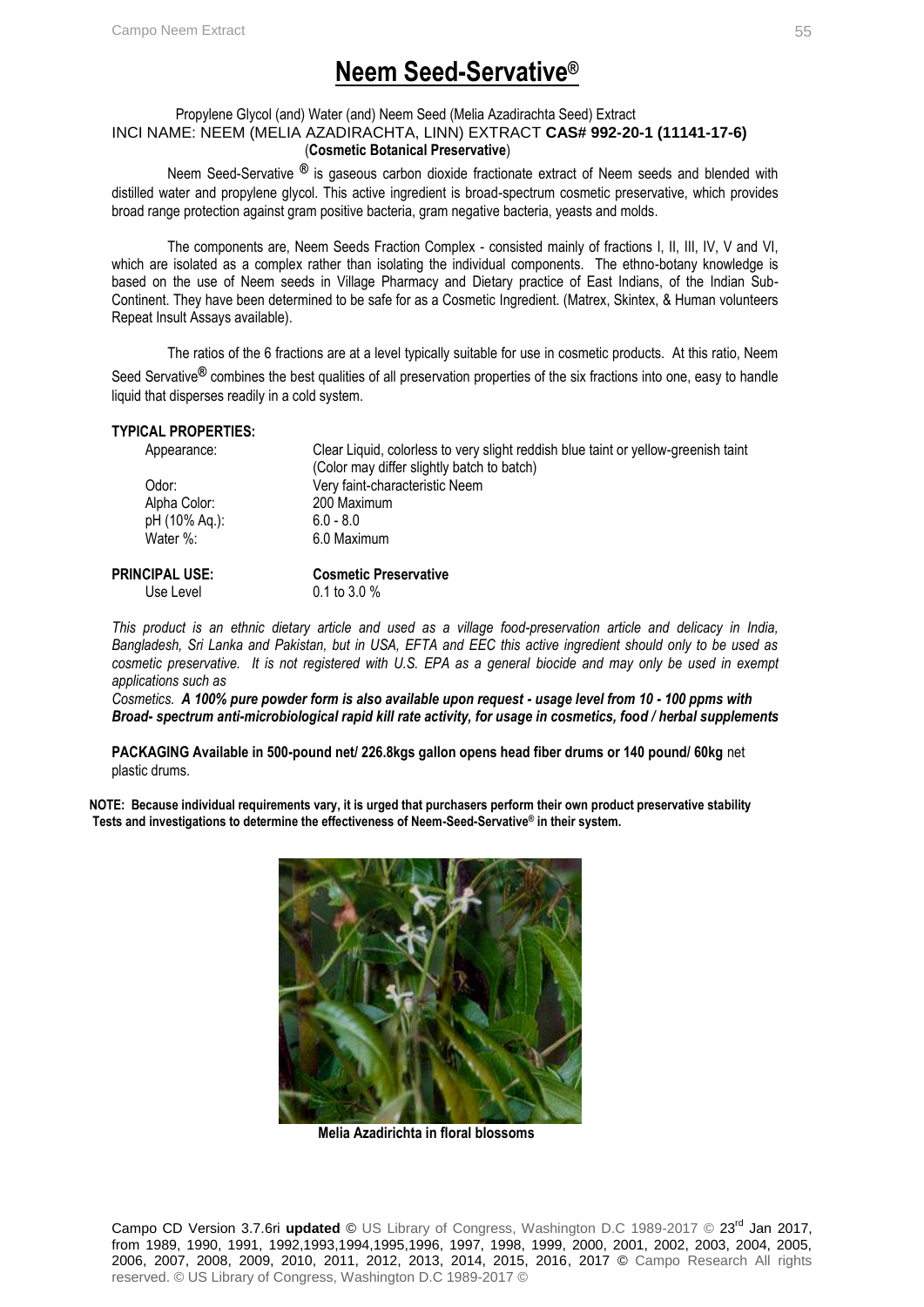# **Neem Leaf-Servative**

### **Product Name: Total Neem Leaf Liquid Extract**

### **Other Name: Neem Leaf – Servative Liquid Extract**

### **Product Number: 95.009/97**

Description: Neem Leaf-Servative is a gaseous carbon dioxide fractionate extract of Neem leaves-cured blended with distilled water and propylene glycol. It is applied as a preservative on plant drug extract for health food supplement products as well as in cosmetics.

#### **SPECIFICATION:**

| <b>DOSAGE:</b>                                   | $0.1 - 3.0\%$                                                         |
|--------------------------------------------------|-----------------------------------------------------------------------|
| <b>Microbiology:</b><br>Yeast/mold:<br>Bacteria: | $< 100$ cfu/ml<br>< 100 cfu/ml non pathogenic                         |
| <b>Water Solubility:</b>                         | soluble                                                               |
| <b>Dry Residue:</b>                              | $5$ (max.)                                                            |
| <b>Refractive Index:</b>                         | $1.330 - 1.500$                                                       |
| <b>Specific gravity:</b>                         | $1.010 - 1.130$                                                       |
| pH Value:                                        | $6.0 - 8.0$                                                           |
| Odour:                                           | faint characteristic                                                  |
| <b>Appearance:</b>                               | reddish brown liquid                                                  |
| Plant parts used:                                | cured leaves                                                          |
| <b>INCI Name:</b>                                | Neem (Melia azadirachta Linn.) Extract<br>CAS # 992-20-1 (11141-17-6) |

(As a cosmetic additive/supplementary dietary/food use)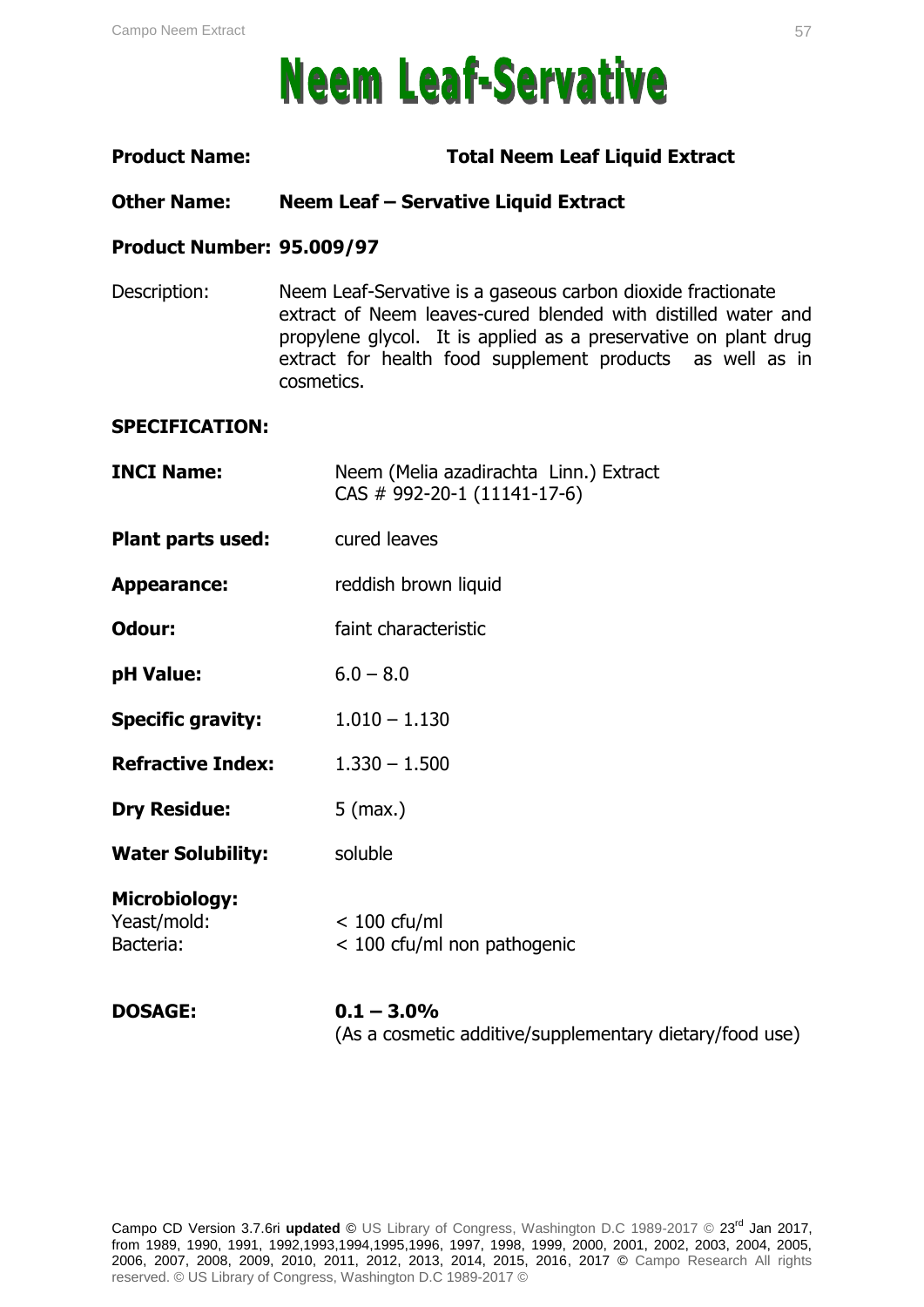### "Neem Vegetable Cortisone Like"(Campo Neem-Corti-Like) LIQUID

| <b>Technical Specification:</b> |
|---------------------------------|
| Trade Name:                     |
| Other Trade Name:               |
| Product No:                     |
| <b>INCI Name: (US)</b>          |
| Click here Intl INCI            |
| <b>INCI Name:</b> (EU)          |
| Click here for EU INCI          |

**Neem Vegetable Cortisone Neem Vegetal Corti-Like (Campo Neem-Corti-Like)** 1991-01909 (Developmental Product\*) NEEM (MELIA AZADIRACHTA) LEAF EXTRACT

**MELIA AZADIRACHTA** 

#### VEGETABLE CORTISONE LIKE POWDER (CLICK Here)

| Light             |
|-------------------|
| Char <sub>2</sub> |
| Leave             |
| 1.020             |
| 1.350             |
| Water             |
| < 100             |
| $<$ 100           |
| < 0.5             |
|                   |
|                   |

Yellowish to Colorless - Buff White Liquid acteristic es of Melia Azadirachta L (Azadirachta Indica Juss)  $-1.200$  $-1.450$ r and Carbon Dioxide  $ctu/g$  (non - pathogenic)  $cfu/g$ PPM

#### **Uses:**

 Neem Vegetal Cortisone Like (Neem Vegetal Cortisone) is suitable for the treatment of sensitive and inflamed areas of skin and for the drying of discharging wounds. It keeps the skin soft and dry and prevents abnormal pH fluctuation of the skin surface. The main uses of this compound are in the following fields.

#### **Skin creams, acne preparations, sun screens and Skin-Whitening creams/lotions**

For preparations of the type, usually a concentration of 0.5% Neem Vegetal Cortisone-Like is employed.



In the cases, for instance in acne preparations, the concentration may be increased to 2%. A combination of Neem Vegetal Cortisone Like with other active ingredients prevents irritation compatible with skin is of advantage. Neem Vegetal Cortisone Like enhances skin-lightening effect of Songyi Mushroom Gel Oil and Songyi Gel Ceramide Extract

#### **Baby cares preparations**

Neem Vegetal Cortisone Like may be added to baby powders and baby creams in amounts of 0.5 - 1.%. These formulations have been proven to be of great value, as the active ingredient prevents irritation of the, eyes as is caused by acid or alkali. Neem Vegetal Cortisone Like binds these irritants and in addition has an extras positive effect on the skin.

#### **Dentifrice's**

In toothpaste's and similar preparations Neem Vegetal Cortisone Like may be used in concentrations of 0.2%. Owing to this adsorptive capacity, a gum cleansing effect and also a healing effect is attributed to the preparation. In dental preparations, a combination of Neem Leaf Total Extract Fraction B and Neem Leaf Total Extract Fraction C is also recommended.

Campo CD Version 3.7.6ri **updated** © US Library of Congress, Washington D.C 1989-2017 © 23rd Jan 2017, from 1989, 1990, 1991, 1992,1993,1994,1995,1996, 1997, 1998, 1999, 2000, 2001, 2002, 2003, 2004, 2005, 2006, 2007, 2008, 2009, 2010, 2011, 2012, 2013, 2014, 2015, 2016, 2017 © Campo Research All rights reserved. © US Library of Congress, Washington D.C 1989-2017 ©